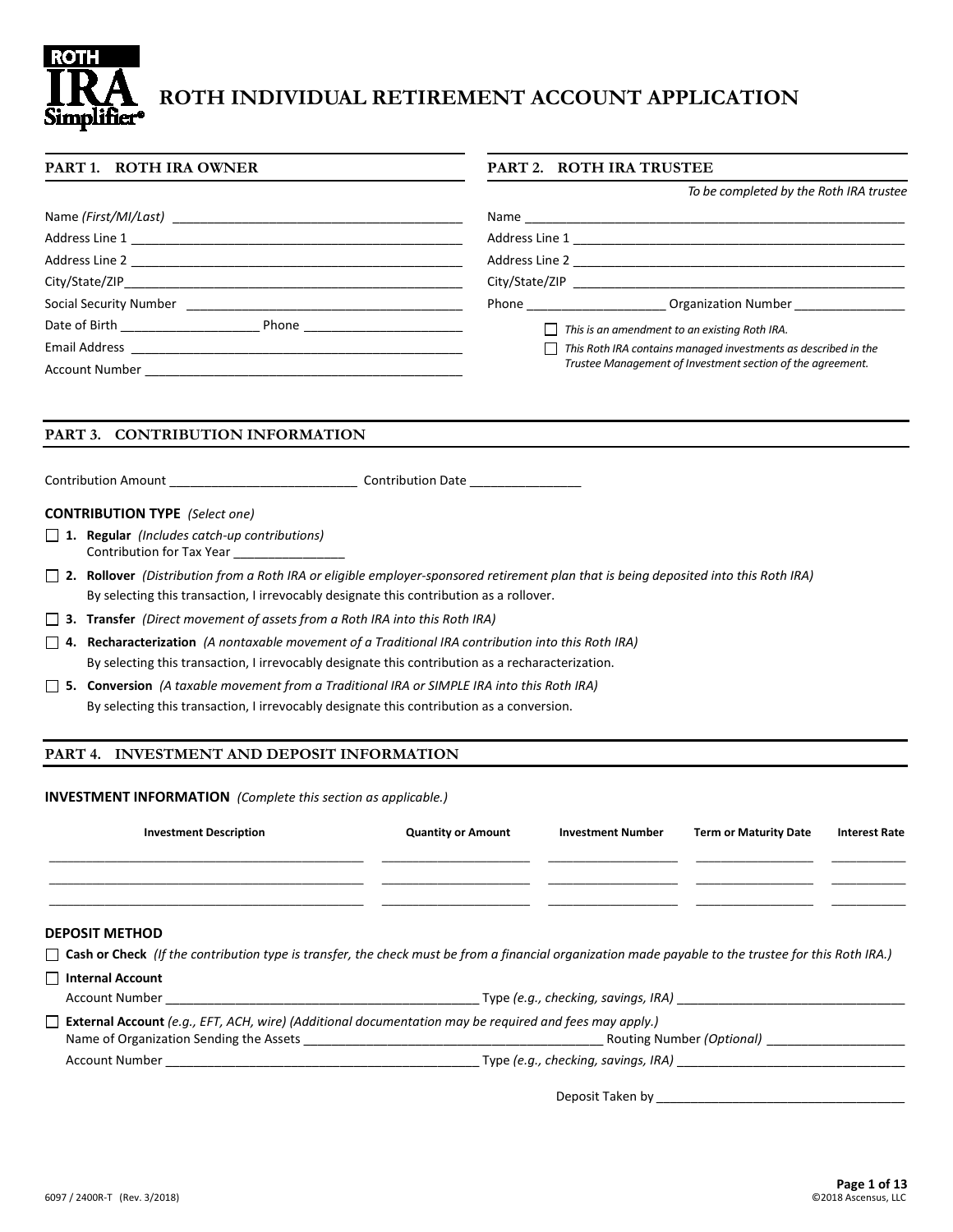#### **PART 5. BENEFICIARY DESIGNATION**

I designate that upon my death, the assets in this account be paid to the beneficiaries named below. The interest of any beneficiary that predeceases me terminates completely, and the percentage share of any remaining beneficiaries will be increased on a pro rata basis. If no beneficiaries are named, my estate will be my beneficiary.

 $\Box$  I elect not to designate beneficiaries at this time and understand that I may designate beneficiaries at a later date.

**PRIMARY BENEFICIARIES** *(The total percentage designated must equal 100%. If more than one beneficiary is designated and no percentages are indicated, the beneficiaries will be deemed to own equal share percentages in the Roth IRA.)*

|                                    |                                                                                                                                                                                                                                | City/State/ZIP                   |                                       |
|------------------------------------|--------------------------------------------------------------------------------------------------------------------------------------------------------------------------------------------------------------------------------|----------------------------------|---------------------------------------|
| Date of Birth _________________    |                                                                                                                                                                                                                                | Date of Birth ________________   | Relationship_________________________ |
|                                    |                                                                                                                                                                                                                                |                                  |                                       |
|                                    |                                                                                                                                                                                                                                |                                  |                                       |
|                                    |                                                                                                                                                                                                                                |                                  |                                       |
|                                    | City/State/ZIP and the control of the control of the control of the control of the control of the control of the control of the control of the control of the control of the control of the control of the control of the cont |                                  |                                       |
| Date of Birth <b>Exercise 2018</b> |                                                                                                                                                                                                                                | Date of Birth <b>Exercise 20</b> | Relationship________________________  |
|                                    | Tax ID (SSN/TIN) Percent Designated                                                                                                                                                                                            |                                  | Tax ID (SSN/TIN) Percent Designated   |

**CONTINGENT BENEFICIARIES** *(The total percentage designated must equal 100%. If more than one beneficiary is designated and no percentages are indicated, the beneficiaries will be deemed to own equal share percentages in the Roth IRA. The balance in the account will be payable to these beneficiaries if all primary beneficiaries have predeceased the Roth IRA owner.)*

|                                  |                                                                                                                | City/State/ZIP                     |                                       |
|----------------------------------|----------------------------------------------------------------------------------------------------------------|------------------------------------|---------------------------------------|
| Date of Birth __________________ |                                                                                                                | Date of Birth _______________      | Relationship_________________________ |
|                                  |                                                                                                                |                                    |                                       |
|                                  |                                                                                                                |                                    |                                       |
|                                  |                                                                                                                |                                    |                                       |
|                                  |                                                                                                                | City/State/ZIP                     |                                       |
|                                  |                                                                                                                | Date of Birth <b>Exercise 2018</b> | Relationship Electronic Property      |
|                                  |                                                                                                                |                                    | Tax ID (SSN/TIN) Percent Designated   |
|                                  | −− de la característica de la característica de la característica de la característica de la característica de |                                    |                                       |

*Check here if additional beneficiaries are listed on an attached addendum.* Total number of addendums attached to this Roth IRA \_\_\_\_\_\_\_\_\_\_\_\_\_\_\_

#### **PART 6. SPOUSAL CONSENT**

*Spousal consent should be considered if either the trust or the residence of the Roth IRA owner is located in a community or marital property state.*

#### **CURRENT MARITAL STATUS**

- **I Am Not Married –** I understand that if I become married in the future, I should review the requirements for spousal consent.
- П **I Am Married –** I understand that if I choose to designate a primary beneficiary other than or in addition to my spouse, my spouse should sign below.

#### **CONSENT OF SPOUSE**

I am the spouse of the above-named Roth IRA owner. I acknowledge that I have received a fair and reasonable disclosure of my spouse's property and financial obligations. Because of the important tax consequences of giving up my interest in this Roth IRA, I have been advised to see a tax professional.

I hereby relinquish any interest that I may have in this Roth IRA and consent to the beneficiary designation indicated above. I assume full responsibility for any adverse consequences that may result.

| Signature of Spouse  | Date (mm/dd/yyyy) |
|----------------------|-------------------|
|                      |                   |
| Signature of Witness | Date (mm/dd/yyyy) |

#### **PART 7. SIGNATURES**

#### *Important: Please read before signing.*

I understand the eligibility requirements for the type of Roth IRA contribution I am making, and I state that I do qualify to make the contribution. I have received a copy of the Roth IRA Application, 5305-R Trust Account Agreement, the Financial Disclosure, and the Disclosure Statement. I understand that the terms and conditions that apply to this Roth IRA are contained in this Application and the Trust Account Agreement. I agree to be bound by those terms and conditions. Within seven days from the date I open this Roth IRA I may revoke it without penalty by mailing or delivering a written notice to the trustee.

I assume complete responsibility for

- determining that I am eligible for a Roth IRA each year I make a contribution,
- ensuring that all contributions I make are within the limits set forth by the tax laws, and
- the tax consequences of any contributions (including rollover contributions and conversions) and distributions.

| Signature of Roth IRA Owner | Date (mm/dd/yyyy)                 |
|-----------------------------|-----------------------------------|
| х                           |                                   |
| Signature of Witness        | Date (mm/dd/yyyy)                 |
| х                           |                                   |
| Signature of Trustee        | Date (mm/dd/yyyy)<br>Page 2 of 13 |

 $Q$ 2018 Ascensus, LLC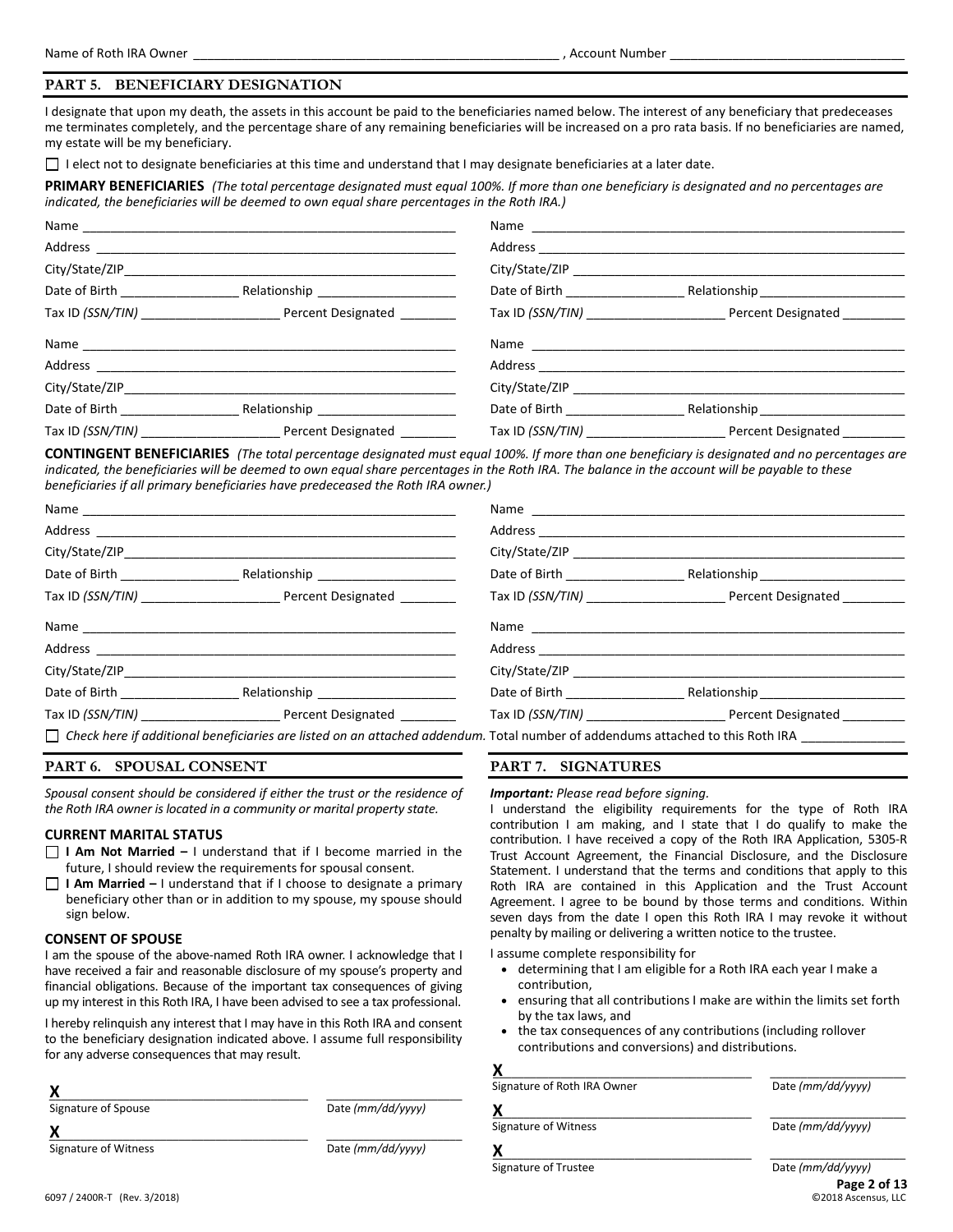# **ROTH INDIVIDUAL RETIREMENT TRUST ACCOUNT AGREEMENT**

Form 5305-R under section 408A of the Internal Revenue Code. FORM (Rev. April 2017)

The grantor named on the application is establishing a Roth individual retirement account (Roth IRA) under section 408A to provide for his or her retirement and for the support of his or her beneficiaries after death.

The trustee named on the application has given the grantor the disclosure statement required by Regulations section 1.408-6.

The grantor has assigned the trust account the sum indicated on the application.

The grantor and the trustee make the following agreement:

#### **ARTICLE I**

Except in the case of a qualified rollover contribution described in section 408A(e) or a recharacterized contribution described in section 408A(d)(6), the trustee will accept only cash contributions up to \$5,500 per year for 2013 through 2017. For individuals who have reached the age of 50 by the end of the year, the contribution limit is increased to \$6,500 per year for tax years 2013 through 2017. For years after 2017, these limits will be increased to reflect a cost-of-living adjustment, if any.

#### **ARTICLE II**

- 1. The annual contribution limit described in Article I is gradually reduced to \$0 for higher income levels. For a grantor who is single or treated as a single, the annual contribution is phased out between adjusted gross income (AGI) of \$118,000 and \$133,000; for a married grantor filing jointly, between AGI of \$186,000 and \$196,000; and for a married grantor filing separately, between AGI of \$0 and \$10,000. These phase-out ranges are for 2017. For years after 2017, the phase-out ranges, except for the \$0 to \$10,000 range, will be increased to reflect a cost-of-living adjustment, if any. Adjusted gross income is defined in section 408A(c)(3).
- 2. In the case of a joint return, the AGI limits in the preceding paragraph apply to the combined AGI of the grantor and his or her spouse.

#### **ARTICLE III**

The grantor's interest in the balance in the trust account is nonforfeitable.

#### **ARTICLE IV**

- 1. No part of the trust account funds may be invested in life insurance contracts, nor may the assets of the trust account be commingled with other property except in a common trust fund or common investment fund (within the meaning of section 408(a)(5)).
- 2. No part of the trust account funds may be invested in collectibles (within the meaning of section 408(m)) except as otherwise permitted by section 408(m)(3), which provides an exception for certain gold, silver, and platinum coins, coins issued under the laws of any state, and certain bullion.

### **ARTICLE V**

- 1. If the grantor dies before his or her entire interest is distributed to him or her and the grantor's surviving spouse is not the designated beneficiary, the remaining interest will be distributed in accordance with paragraph (a) below or, if elected or there is no designated beneficiary, in accordance with paragraph (b) below:
	- (a) The remaining interest will be distributed, starting by the end of the calendar year following the year of the grantor's death, over the designated beneficiary's remaining life expectancy as determined in the year following the death of the grantor.
	- (b) The remaining interest will be distributed by the end of the calendar year containing the fifth anniversary of the grantor's death.
- 2. The minimum amount that must be distributed each year under paragraph 1(a) above is the account value at the close of business on December 31 of the preceding year divided by the life expectancy (in the single life table in Regulations section 1.401(a)(9)-9) of the designated beneficiary using the attained age of the beneficiary in the year following the year of the grantor's death and subtracting one from the divisor for each subsequent year.
- 3. If the grantor's surviving spouse is the designated beneficiary, such spouse will then be treated as the grantor.

#### **ARTICLE VI**

- 1. The grantor agrees to provide the trustee with all information necessary to prepare any reports required by sections 408(i) and 408A(d)(3)(E), Regulations sections 1.408-5 and 1.408-6, or other guidance published by the Internal Revenue Service (IRS).
- 2. The trustee agrees to submit to the IRS and grantor the reports prescribed by the IRS.

#### **ARTICLE VII**

Notwithstanding any other articles which may be added or incorporated, the provisions of Articles I through IV and this sentence will be controlling. Any additional articles inconsistent with section 408A, the related regulations, and other published guidance will be invalid.

#### **ARTICLE VIII**

This agreement will be amended as necessary to comply with the provisions of the Code, the related Regulations, and other published guidance. Other amendments may be made with the consent of the persons whose signatures appear on the application.

#### **ARTICLE IX**

- 9.01 **Definitions –** In this part of this agreement (Article IX), the words "you" and "your" mean the grantor. The words "we," "us," and "our" mean the trustee. The word "Code" means the Internal Revenue Code, and "regulations" means the Treasury regulations.
- 9.02 **Notices and Change of Address –** Any required notice regarding this Roth IRA will be considered effective when we send it to the intended recipient at the last address that we have in our records. Any notice to be given to us will be considered effective when we actually receive it. You, or the intended recipient, must notify us of any change of address.
- 9.03 **Representations and Responsibilities –** You represent and warrant to us that any information you have given or will give us with respect to this agreement is complete and accurate. Further, you agree that any directions you give us or action you take will be proper under this agreement, and that we are entitled to rely upon any such information or directions. If we fail to receive directions from you regarding any transaction, if we receive ambiguous directions regarding any transaction, or if we, in good faith, believe that any transaction requested is in dispute, we reserve the right to take no action until further clarification acceptable to us is received from you or the appropriate government or judicial authority. We will not be responsible for losses of any kind that may result from your directions to us or your actions or failures to act, and you agree to reimburse us for any loss we may incur as a result of such directions, actions, or failures to act. We will not be responsible for any penalties, taxes, judgments, or expenses you incur in connection with your Roth IRA. We have no duty to determine whether your contributions or distributions comply with the Code, regulations, rulings, or this agreement.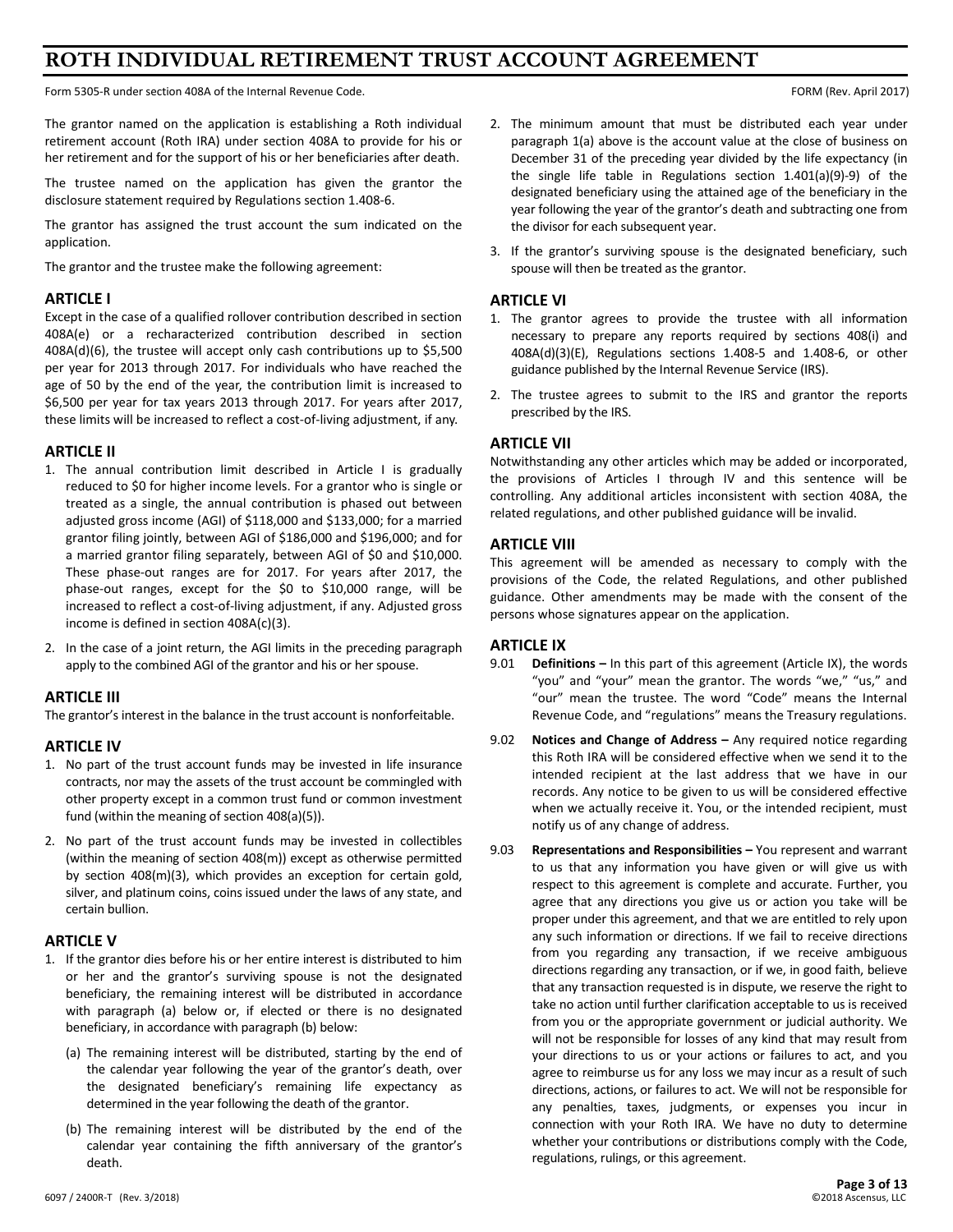We may permit you to appoint, through written notice acceptable to us, an authorized agent to act on your behalf with respect to this agreement (e.g., attorney-in-fact, executor, administrator, investment manager), but we have no duty to determine the validity of such appointment or any instrument appointing such authorized agent. We will not be responsible for losses of any kind that may result from directions, actions, or failures to act by your authorized agent, and you agree to reimburse us for any loss we may incur as a result of such directions, actions, or failures to act by your authorized agent.

You will have 60 days after you receive any documents, statements, or other information from us to notify us in writing of any errors or inaccuracies reflected in these documents, statements, or other information. If you do not notify us within 60 days, the documents, statements, or other information will be deemed correct and accurate, and we will have no further liability or obligation for such documents, statements, other information, or the transactions described therein.

By performing services under this agreement we are acting as your agent. Unless section 9.06(b) of this agreement applies, you acknowledge and agree that nothing in this agreement will be construed as conferring fiduciary status upon us. We will not be required to perform any additional services unless specifically agreed to under the terms and conditions of this agreement, or as required under the Code and the regulations promulgated thereunder with respect to Roth IRAs. You agree to indemnify and hold us harmless for any and all claims, actions, proceedings, damages, judgments, liabilities, costs, and expenses, including attorney's fees arising from or in connection with this agreement.

To the extent written instructions or notices are required under this agreement, we may accept or provide such information in any other form permitted by the Code or applicable regulations including, but not limited to, electronic communication.

- 9.04 **Disclosure of Account Information –** We may use agents and/or subcontractors to assist in administering your Roth IRA. We may release nonpublic personal information regarding your Roth IRA to such providers as necessary to provide the products and services made available under this agreement, and to evaluate our business operations and analyze potential product, service, or process improvements.
- 9.05 **Service Fees –** We have the right to charge an annual service fee or other designated fees (e.g., a transfer, rollover, or termination fee) for maintaining your Roth IRA. In addition, we have the right to be reimbursed for all reasonable expenses, including legal expenses, we incur in connection with the administration of your Roth IRA. We may charge you separately for any fees or expenses, or we may deduct the amount of the fees or expenses from the assets in your Roth IRA at our discretion. We reserve the right to charge any additional fee after giving you 30 days' notice. Fees such as subtransfer agent fees or commissions may be paid to us by third parties for assistance in performing certain transactions with respect to this Roth IRA.

Any brokerage commissions attributable to the assets in your Roth IRA will be charged to your Roth IRA. You cannot reimburse your Roth IRA for those commissions.

#### 9.06 **Investment of Amounts in the Roth IRA –**

a. **Grantor Management of Investment.** Unless the Roth IRA or a portion of the Roth IRA is a managed Roth IRA, you have exclusive responsibility for and control over the investment of the assets of your Roth IRA. All transactions will be subject to any and all restrictions or limitations, direct or indirect, that are imposed by our charter, articles of incorporation, or bylaws; any and all applicable federal and state laws and regulations;

the rules, regulations, customs, and usages of any exchange, market, or clearing house where the transaction is executed; our policies and practices; and this agreement. After your death, your beneficiaries will have the right to direct the investment of your Roth IRA assets, subject to the same conditions that applied to you during your lifetime under this agreement (including, without limitation, section 9.03 of this article). We will have no discretion to direct any investment in your Roth IRA. We assume no responsibility for rendering investment advice with respect to your Roth IRA, nor will we offer any opinion or judgment to you on matters concerning the value or suitability of any investment or proposed investment for your Roth IRA. In the absence of instructions from you, or if your instructions are not in a form acceptable to us, we will have the right to hold any uninvested amounts in cash, and we will have no responsibility to invest uninvested cash unless and until directed by you. We will not exercise the voting rights and other shareholder rights with respect to investments in your Roth IRA unless you provide timely written directions acceptable to us.

You will select the investment for your Roth IRA assets from those investments that we are authorized by our charter, articles of incorporation, or bylaws to offer and do in fact offer for investment in Roth IRAs (e.g., term share accounts, passbook accounts, certificates of deposit, money market accounts). We may, in our sole discretion, make available to you, additional investment offerings, that will be limited to publicly-traded securities, mutual funds, money market instruments, and other investments that are obtainable by us and that we are capable of holding in the ordinary course of our business.

b. **Trustee Management of Investment.** If any portion of this Roth IRA is a managed Roth IRA, as indicated on the application or any other supporting documentation, we will manage the investment of the applicable Roth IRA assets. Accordingly, we can manage, sell, contract to sell, grant, or exercise options to purchase, convey, exchange, transfer, abandon, improve, repair, insure, lease for any term, and otherwise deal with all property, real or personal, in your Roth IRA in such manner, for such prices and on such terms and conditions as we will decide.

We will have the power to do any of the following as we deem necessary or advisable.

- 1. To invest your Roth IRA assets in a single trust fund, and to collect the income without distinction between principal and income
- 2. To invest your Roth IRA assets in a common trust fund or common investment fund within the meaning of Code section 408(a)(5)
- 3. To invest your Roth IRA assets into savings instruments that we offer
- 4. To invest your Roth IRA assets in any other type of investment permitted by law, including, but not limited to, common or preferred stock, open- or closed-end mutual funds, bonds, notes, debentures, options, U.S. Treasury bills, commercial paper, or real estate
- 5. To hold any securities or other property under this agreement in our own name, in the name of a nominee, or in bearer form
- 6. To make, execute, acknowledge, and deliver any and all documents of transfer and conveyance (including documents for the transfer and conveyance of real estate), and any and all instruments that may be necessary or appropriate to carry out our powers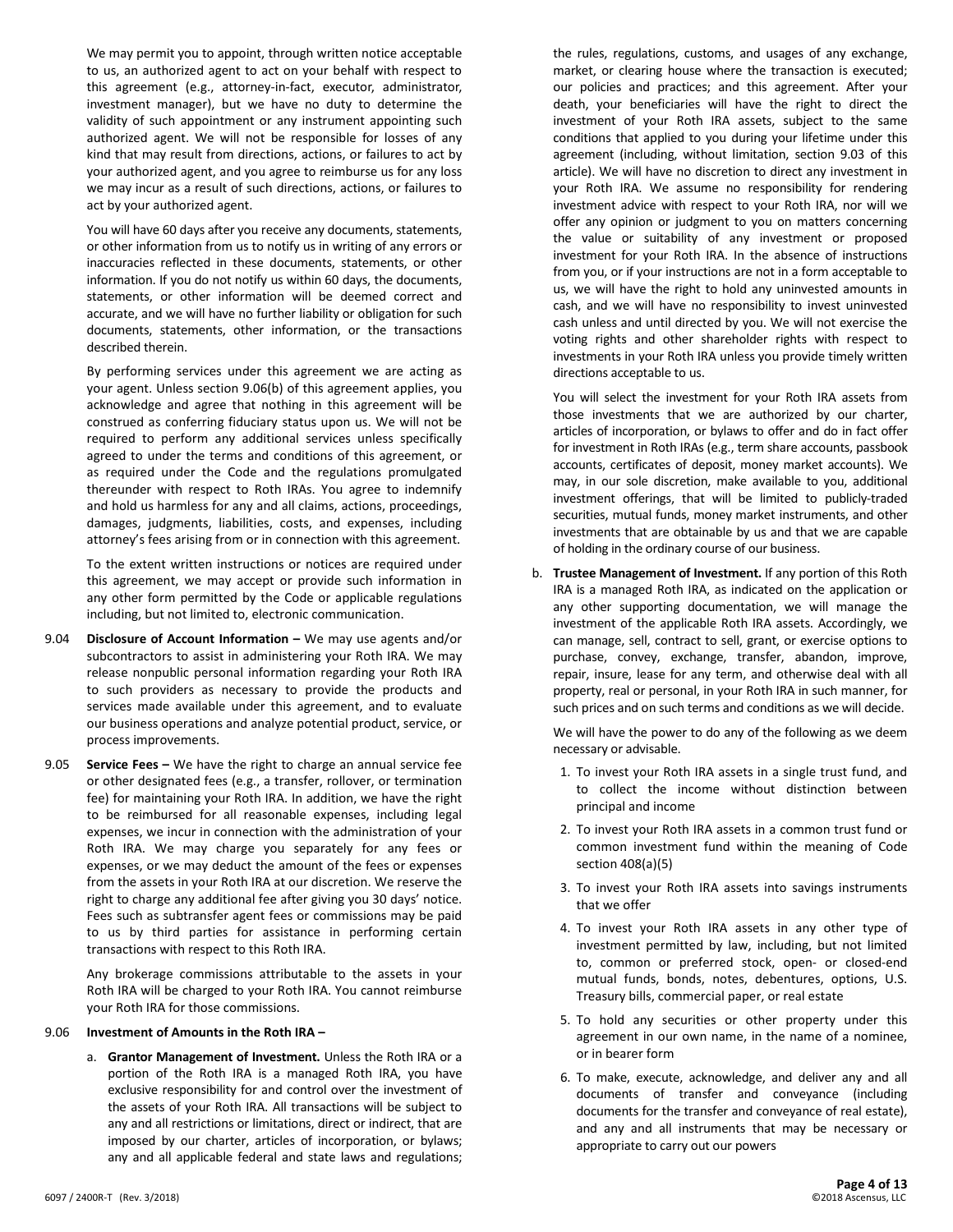- 7. To employ suitable agents, attorneys, or other persons
- 8. To enter into lawsuits or settle any claims concerning the assets in your Roth IRA, and to be reimbursed for any expenses or damages from you or your Roth IRA assets
- 9. To exercise the voting rights and other shareholder rights with respect to securities in your Roth IRA, provided, however, that we reserve the right to enter into a separate agreement with you governing the exercise of voting and other shareholder rights
- 10. To perform any and all acts that we deem necessary or appropriate for the proper administration of your Roth IRA

All of the foregoing notwithstanding, our powers will be subject to any and all restrictions or limitations, direct or indirect, that are imposed by our charter, articles of incorporation, or bylaws; any and all applicable federal and state laws and regulations; the rules, regulations, customs, and usages of any exchange, market, or clearing house where the transaction is executed; our policies and practices; and this agreement.

9.07 **Beneficiaries –** If you die before you receive all of the amounts in your Roth IRA, payments from your Roth IRA will be made to your beneficiaries. We have no obligation to pay to your beneficiaries until such time we are notified of your death by receiving a valid death certificate.

> You may designate one or more persons or entities as beneficiary of your Roth IRA. This designation can only be made on a form provided by or acceptable to us, and it will only be effective when it is filed with us during your lifetime. Each beneficiary designation you file with us will cancel all previous designations. The consent of your beneficiaries will not be required for you to revoke a beneficiary designation. If you have designated both primary and contingent beneficiaries and no primary beneficiary survives you, the contingent beneficiaries will acquire the designated share of your Roth IRA. If you do not designate a beneficiary or if all of your primary and contingent beneficiaries predecease you, your estate will be the beneficiary.

> If your surviving spouse is the designated beneficiary, your spouse may elect to treat your Roth IRA as his or her own Roth IRA, and would not be subject to the required minimum distribution rules. Your surviving spouse will also be entitled to such additional beneficiary payment options as are granted under the Code or applicable regulations.

> We may allow, if permitted by state law, an original Roth IRA beneficiary (the beneficiary who is entitled to receive distributions from an inherited Roth IRA at the time of your death) to name successor beneficiaries for the inherited Roth IRA. This designation can only be made on a form provided by or acceptable to us, and it will only be effective when it is filed with us during the original Roth IRA beneficiary's lifetime. Each beneficiary designation form that the original Roth IRA beneficiary files with us will cancel all previous designations. The consent of a successor beneficiary will not be required for the original Roth IRA beneficiary to revoke a successor beneficiary designation. If the original Roth IRA beneficiary does not designate a successor beneficiary, his or her estate will be the successor beneficiary. In no event will the successor beneficiary be able to extend the distribution period beyond that required for the original Roth IRA beneficiary.

> If we so choose, for any reason (e.g., due to limitations of our charter or bylaws), we may require that a beneficiary of a deceased Roth IRA owner take total distribution of all Roth IRA assets by December 31 of the year following the year of death.

9.08 **Termination of Agreement, Resignation, or Removal of Trustee –** Either party may terminate this agreement at any time by giving written notice to the other. We can resign as trustee at any time effective 30 days after we send written notice of our resignation to you. Upon receipt of that notice, you must make arrangements to transfer your Roth IRA to another financial organization. If you do not complete a transfer of your Roth IRA within 30 days from the date we send the notice to you, we have the right to transfer your Roth IRA assets to a successor Roth IRA trustee or custodian that we choose in our sole discretion, or we may pay your Roth IRA to you in a single sum. We will not be liable for any actions or failures to act on the part of any successor trustee or custodian, nor for any tax consequences you may incur that result from the transfer or distribution of your assets pursuant to this section.

If this agreement is terminated, we may charge to your Roth IRA a reasonable amount of money that we believe is necessary to cover any associated costs, including but not limited to one or more of the following.

- Any fees, expenses, or taxes chargeable against your Roth IRA
- Any penalties or surrender charges associated with the early withdrawal of any savings instrument or other investment in your Roth IRA

If we are a nonbank trustee required to comply with Regulations section 1.408-2(e) and we fail to do so or we are not keeping the records, making the returns, or sending the statements as are required by forms or regulations, the IRS may require us to substitute another trustee or custodian.

We may establish a policy requiring distribution of the entire balance of your Roth IRA to you in cash or property if the balance of your Roth IRA drops below the minimum balance required under the applicable investment or policy established.

- 9.09 **Successor Trustee –** If our organization changes its name, reorganizes, merges with another organization (or comes under the control of any federal or state agency), or if our entire organization (or any portion that includes your Roth IRA) is bought by another organization, that organization (or agency) will automatically become the trustee or custodian of your Roth IRA, but only if it is the type of organization authorized to serve as a Roth IRA trustee or custodian.
- 9.10 **Amendments –** We have the right to amend this agreement at any time. Any amendment we make to comply with the Code and related regulations does not require your consent. You will be deemed to have consented to any other amendment unless, within 30 days from the date we send the amendment, you notify us in writing that you do not consent.
- 9.11 **Withdrawals or Transfers –** All requests for withdrawal or transfer will be in writing on a form provided by or acceptable to us. The method of distribution must be specified in writing or in any other method acceptable to us. The tax identification number of the recipient must be provided to us before we are obligated to make a distribution. Withdrawals will be subject to all applicable tax and other laws and regulations, including but not limited to possible early distribution penalty taxes, surrender charges, and withholding requirements.

You are not required to take a distribution from your Roth IRA at age 70½. At your death, however, your beneficiaries must begin taking distributions in accordance with Article V and section 9.07 of this article. We will make no distributions to you from your Roth IRA until you provide us with a written request for a distribution on a form provided by or acceptable to us.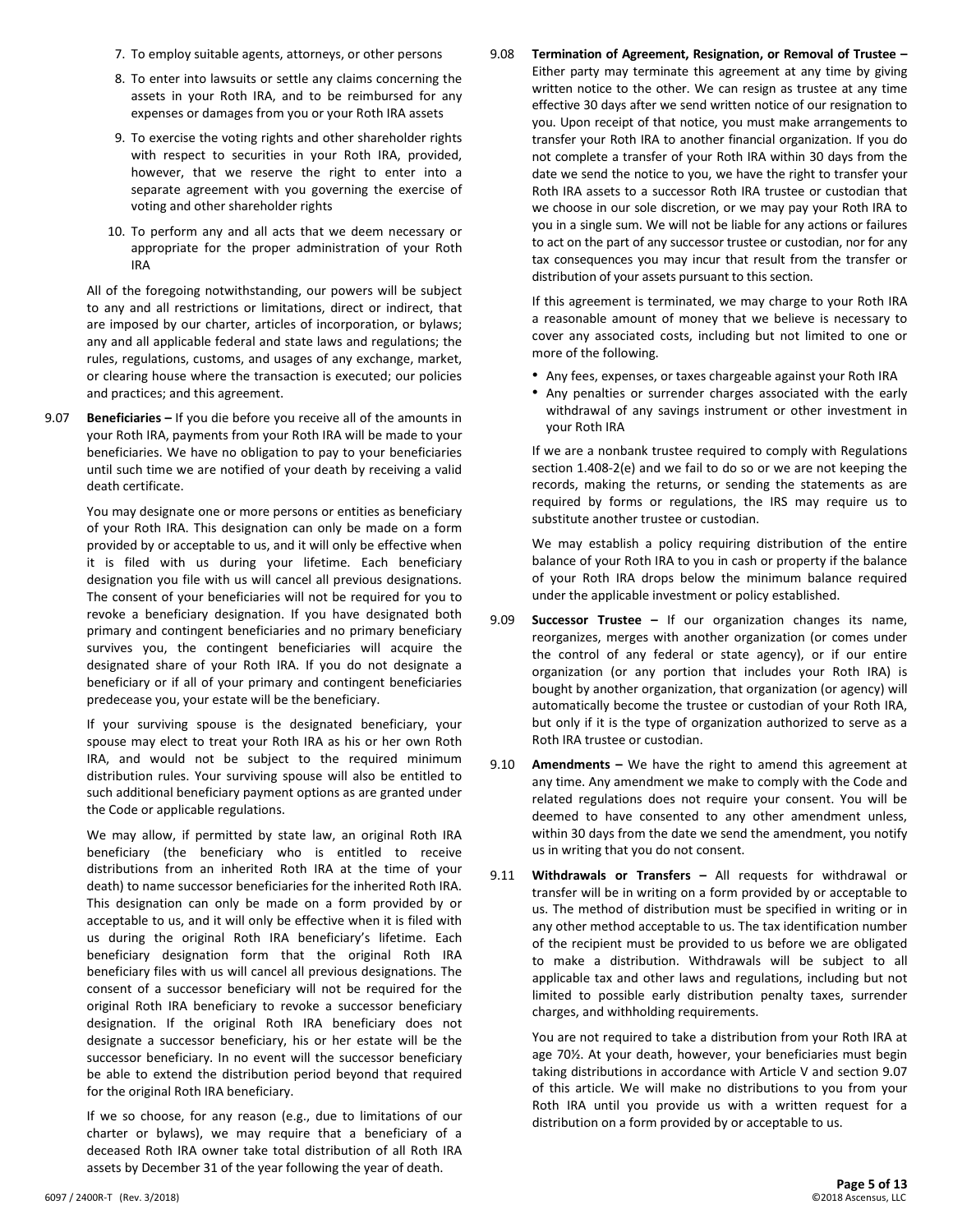- 9.12 **Transfers From Other Plans –** We can receive amounts transferred to this Roth IRA from the trustee or custodian of another Roth IRA as permitted by the Code. In addition, we can accept rollovers of eligible rollover distributions from employer-sponsored retirement plans as permitted by the Code. We reserve the right not to accept any transfer.
- 9.13 **Liquidation of Assets –** We have the right to liquidate assets in your Roth IRA if necessary to make distributions or to pay fees, expenses, taxes, penalties, or surrender charges properly chargeable against your Roth IRA. If you fail to direct us as to which assets to liquidate, we will decide, in our complete and sole discretion, and you agree to not hold us liable for any adverse consequences that result from our decision.
- 9.14 **Restrictions on the Fund –** Neither you nor any beneficiary may sell, transfer, or pledge any interest in your Roth IRA in any manner whatsoever, except as provided by law or this agreement.

The assets in your Roth IRA will not be responsible for the debts, contracts, or torts of any person entitled to distributions under this agreement.

9.15 **What Law Applies –** This agreement is subject to all applicable federal and state laws and regulations. If it is necessary to apply any state law to interpret and administer this agreement, the law of our domicile will govern.

If any part of this agreement is held to be illegal or invalid, the remaining parts will not be affected. Neither your nor our failure to enforce at any time or for any period of time any of the provisions of this agreement will be construed as a waiver of such provisions, or your right or our right thereafter to enforce each and every such provision.

#### **GENERAL INSTRUCTIONS**

*Section references are to the Internal Revenue Code unless otherwise noted.*

#### **PURPOSE OF FORM**

Form 5305-R is a model trust account agreement that meets the requirements of section 408A. However, only Articles I through VIII have been reviewed by the IRS. A Roth individual retirement account (Roth IRA) is established after the form is fully executed by both the individual (grantor) and the trustee. This account must be created in the United States for the exclusive benefit of the grantor and his or her beneficiaries.

**Do not** file Form 5305-R with the IRS. Instead, keep it with your records.

Unlike contributions to Traditional individual retirement arrangements, contributions to a Roth IRA are not deductible from the grantor's gross income; and distributions after five years that are made when the grantor is 59½ years of age or older or on account of death, disability, or the purchase of a home by a first-time homebuyer (limited to \$10,000), are not includible in gross income. For more information on Roth IRAs, including the required disclosures the trustee must give the grantor, see Pub. 590-A, *Contributions to Individual Retirement Arrangements (IRAs)*, and Pub. 590-B, *Distributions from Individual Retirement Arrangements (IRAs)*.

#### **DEFINITIONS**

**Trustee –** The trustee must be a bank or savings and loan association, as defined in section 408(n), or any person who has the approval of the IRS to act as trustee.

**Grantor –** The grantor is the person who establishes the trust account.

## **SPECIFIC INSTRUCTIONS**

**Article I –** The grantor may be subject to a six percent tax on excess contributions if (1) contributions to other individual retirement arrangements of the grantor have been made for the same tax year, (2) the grantor's adjusted gross income exceeds the applicable limits in Article II for the tax year, or (3) the grantor's and spouse's compensation is less than the amount contributed by or on behalf of them for the tax year.

**Article V –** This article describes how distributions will be made from the Roth IRA after the grantor's death. Elections made pursuant to this article should be reviewed periodically to ensure they correspond to the grantor's intent. Under paragraph three of Article V, the grantor's spouse is treated as the owner of the Roth IRA upon the death of the grantor, rather than as the beneficiary. If the spouse is to be treated as the beneficiary and not the owner, an overriding provision should be added to Article IX.

**Article IX –** Article IX and any that follow it may incorporate additional provisions that are agreed to by the grantor and trustee to complete the agreement. They may include, for example, definitions, investment powers, voting rights, exculpatory provisions, amendment and termination, removal of the trustee, trustee's fees, state law requirements, beginning date of distributions, accepting only cash, treatment of excess contributions, prohibited transactions with the grantor, etc. Attach additional pages if necessary.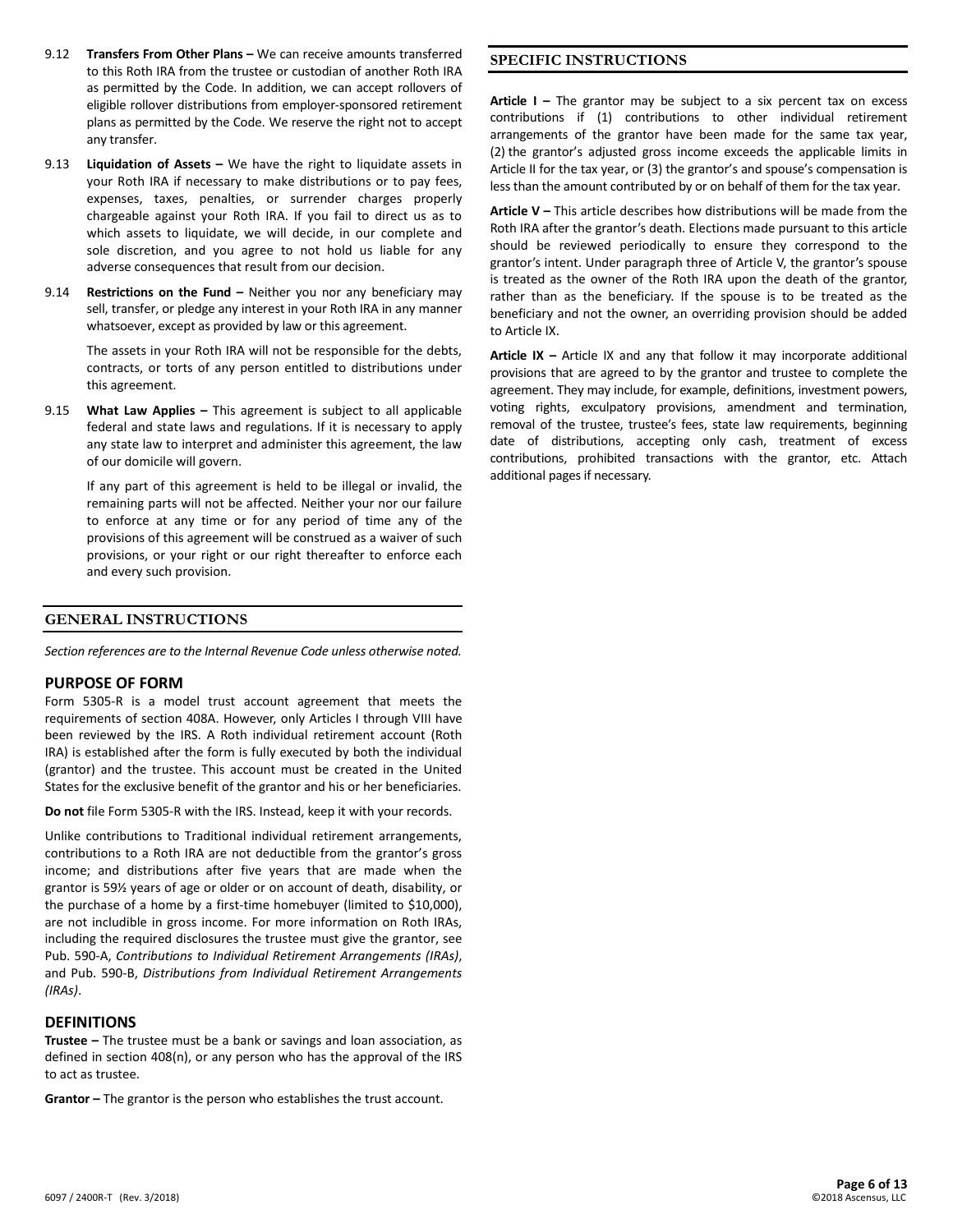# **DISCLOSURE STATEMENT**

# **RIGHT TO REVOKE YOUR ROTH IRA**

You have the right to revoke your Roth IRA within seven days of the receipt of the disclosure statement. If revoked, you are entitled to a full return of the contribution you made to your Roth IRA. The amount returned to you would not include an adjustment for such items as sales commissions, administrative expenses, or fluctuation in market value. You may make this revocation only by mailing or delivering a written notice to the trustee at the address listed on the application.

If you send your notice by first class mail, your revocation will be deemed mailed as of the postmark date.

If you have any questions about the procedure for revoking your Roth IRA, please call the trustee at the telephone number listed on the application.

# **REQUIREMENTS OF A ROTH IRA**

- A. **Cash Contributions –** Your contribution must be in cash, unless it is a rollover or conversion contribution.
- B. **Maximum Contribution –** The total amount you may contribute to a Roth IRA for any taxable year cannot exceed the lesser of 100 percent of your compensation or \$5,500 for 2017 and 2018, with possible cost-of-living adjustments each year thereafter. If you also maintain a Traditional IRA (i.e., an IRA subject to the limits of Internal Revenue Code Sections (IRC Secs.) 408(a) or 408(b)), the maximum contribution to your Roth IRAs is reduced by any contributions you make to your Traditional IRAs. Your total annual contribution to all Roth IRAs and Traditional IRAs cannot exceed the lesser of the dollar amounts described above or 100 percent of your compensation.

Your Roth IRA contribution is further limited if your modified adjusted gross income (MAGI) equals or exceeds \$186,000 (for 2017) or \$189,000 (for 2018) if you are a married individual filing a joint income tax return, or equals or exceeds \$118,000 (for 2017) or \$120,000 (for 2018) if you are a single individual. Married individuals filing a joint income tax return with MAGI equaling or exceeding \$196,000 (for 2017) or \$199,000 (for 2018) may not fund a Roth IRA. Single individuals with MAGI equaling or exceeding \$133,000 (for 2017) or \$135,000 (for 2018) may not fund a Roth IRA. Married individuals filing a separate income tax return with MAGI equaling or exceeding \$10,000 may not fund a Roth IRA. The MAGI limits described above are subject to cost-of-living increases for tax years beginning after 2018.

If you are married filing a joint income tax return and your MAGI is between the applicable MAGI phase-out range for the year, your maximum Roth IRA contribution is determined as follows. (1) Begin with the appropriate MAGI phase-out maximum for the applicable year and subtract your MAGI; (2) divide this total by the difference between the phase-out range maximum and minimum; and (3) multiply this number by the maximum allowable contribution for the applicable year, including catch-up contributions if you are age 50 or older. For example, if you are age 30 with MAGI of \$191,000, your maximum Roth IRA contribution for 2017 is \$2,750 ([\$196,000 minus \$191,000] divided by \$10,000 and multiplied by \$5,500).

If you are single and your MAGI is between the applicable MAGI phaseout for the year, your maximum Roth IRA contribution is determined as follows. (1) Begin with the appropriate MAGI phase-out maximum for the applicable year and subtract your MAGI; (2) divide this total by the difference between the phase-out range maximum and minimum; and (3) multiply this number by the maximum allowable contribution for the applicable year, including catch-up contributions if you are age 50 or older. For example, if you are age 30 with MAGI of \$121,000, your maximum Roth IRA contribution for 2017 is \$4,400 ([\$133,000 minus \$121,000] divided by \$15,000 and multiplied by \$5,500).

- C. **Contribution Eligibility –** You are eligible to make a regular contribution to your Roth IRA, regardless of your age, if you have compensation and your MAGI is below the maximum threshold. Your Roth IRA contribution is not limited by your participation in an employer-sponsored retirement plan, other than a Traditional IRA.
- D. **Catch-Up Contributions –** If you are age 50 or older by the close of the taxable year, you may make an additional contribution to your Roth IRA. The maximum additional contribution is \$1,000 per year.
- E. **Nonforfeitability –** Your interest in your Roth IRA is nonforfeitable.
- F. **Eligible Trustees –** The trustee of your Roth IRA must be a bank, savings and loan association, credit union, or a person or entity approved by the Secretary of the Treasury.
- G. **Commingling Assets –** The assets of your Roth IRA cannot be commingled with other property except in a common trust fund or common investment fund.
- H. **Life Insurance –** No portion of your Roth IRA may be invested in life insurance contracts.
- I. **Collectibles –** You may not invest the assets of your Roth IRA in collectibles (within the meaning of IRC Sec. 408(m)). A collectible is defined as any work of art, rug or antique, metal or gem, stamp or coin, alcoholic beverage, or other tangible personal property specified by the Internal Revenue Service (IRS). However, specially minted United States gold and silver coins, and certain state-issued coins are permissible investments. Platinum coins and certain gold, silver, platinum, or palladium bullion (as described in IRC Sec. 408(m)(3)) are also permitted as Roth IRA investments.
- J. **Beneficiary Payouts –** Your designated beneficiary is determined based on the beneficiaries designated as of the date of your death, who remain your beneficiaries as of September 30 of the year following the year of your death. The entire amount remaining in your account will, at the election of your designated beneficiaries, either
	- 1. be distributed by December 31 of the year containing the fifth anniversary of your death, or
	- 2. be distributed over the remaining life expectancy of your designated beneficiaries.

If your spouse is your sole designated beneficiary, he or she must elect either option (1) or (2) by the earlier of December 31 of the year containing the fifth anniversary of your death, or December 31 of the year life expectancy payments would be required to begin. Your designated beneficiaries, other than a spouse who is the sole designated beneficiary, must elect either option (1) or (2) by December 31 of the year following the year of your death. If no election is made, distribution will be calculated in accordance with option (2). In the case of distributions under option (2), distributions must commence by December 31 of the year following the year of your death. Generally, if your spouse is the designated beneficiary, distributions need not commence until December 31 of the year you would have attained age 70½, if later. If a beneficiary other than a person or qualified trust as defined in the Treasury Regulations is named, you will be treated as having no designated beneficiary of your Roth IRA for purposes of determining the distribution period. If there is no designated beneficiary of your Roth IRA, the entire Roth IRA must be distributed by December 31 of the year containing the fifth anniversary of your death.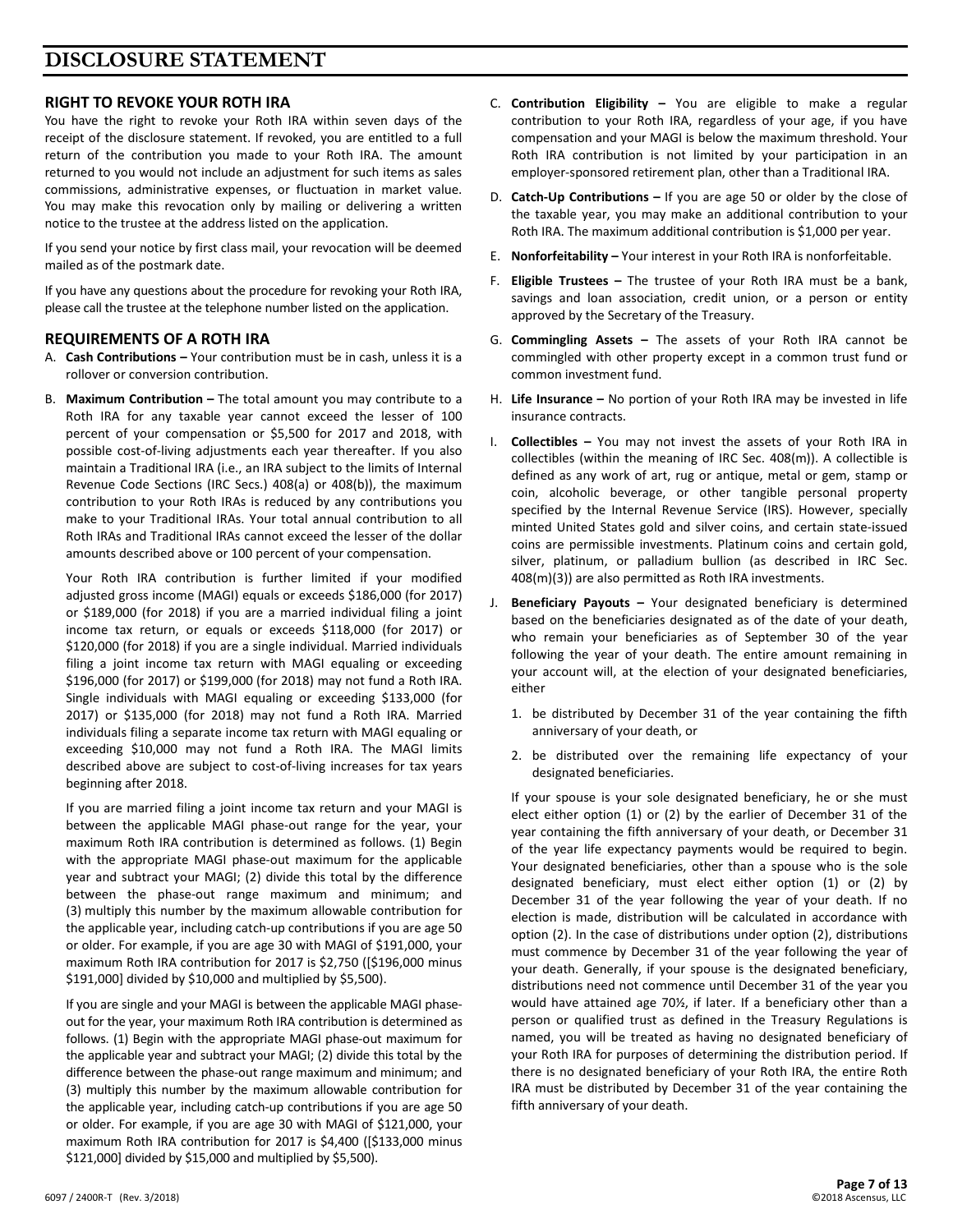A spouse who is the sole designated beneficiary of your entire Roth IRA will be deemed to elect to treat your Roth IRA as his or her own by either (1) making contributions to your Roth IRA or (2) failing to timely remove a required minimum distribution from your Roth IRA. Regardless of whether or not the spouse is the sole designated beneficiary of your Roth IRA, a spouse beneficiary may roll over his or her share of the assets to his or her own Roth IRA.

If we so choose, for any reason (e.g., due to limitations of our charter or bylaws), we may require that a beneficiary of a deceased Roth IRA owner take total distribution of all Roth IRA assets by December 31 of the year following the year of death.

If your beneficiary fails to remove a required minimum distribution after your death, an additional penalty tax of 50 percent is imposed on the amount of the required minimum distribution that should have been taken but was not. Your beneficiary must file IRS Form 5329 along with his or her income tax return to report and remit any additional taxes to the IRS.

#### **INCOME TAX CONSEQUENCES OF ESTABLISHING A ROTH IRA**

- A. **Contributions Not Deducted –** No deduction is allowed for Roth IRA contributions, including transfers, rollovers, and conversion contributions.
- B. **Contribution Deadline –** The deadline for making a Roth IRA contribution is your tax return due date (not including extensions). You may designate a contribution as a contribution for the preceding taxable year in a manner acceptable to us. For example, if you are a calendar-year taxpayer and you make your Roth IRA contribution on or before your tax filing deadline, your contribution is considered to have been made for the previous tax year if you designate it as such.

If you are a member of the Armed Forces serving in a combat zone, hazardous duty area, or contingency operation, you may have an extended contribution deadline of 180 days after the last day served in the area. In addition, your contribution deadline for a particular tax year is also extended by the number of days that remained to file that year's tax return as of the date you entered the combat zone. This additional extension to make your Roth IRA contribution cannot exceed the number of days between January 1 and your tax filing deadline, not including extensions.

- C. **Tax Credit for Contributions –** You may be eligible to receive a tax credit for your Roth IRA contributions. This credit may not exceed \$1,000 in a given year. You may be eligible for this tax credit if you are
	- age 18 or older as of the close of the taxable year,
	- not a dependent of another taxpayer, and
	- not a full-time student.

The credit is based upon your income (see chart below), and will range from 0 to 50 percent of eligible contributions. In order to determine the amount of your contributions, add all of the contributions made to your Roth IRA and reduce these contributions by any distributions that you have taken during the testing period. The testing period begins two years prior to the year for which the credit is sought and ends on the tax return due date (including extensions) for the year for which the credit is sought. In order to determine your tax credit, multiply the applicable percentage from the chart below by the amount of your contributions that do not exceed \$2,000.

| 2017 Adjusted Gross Income* |                                                     |                 | <b>Applicable</b> |
|-----------------------------|-----------------------------------------------------|-----------------|-------------------|
| Joint<br>Return             | Head of a<br><b>All Other</b><br>Household<br>Cases |                 | Percentage        |
| $$1 - 37,000$               | $$1 - 27,750$                                       | $$1 - 18,500$   | 50                |
| \$37,001-40,000             | \$27,751-30,000                                     | \$18,501-20,000 | 20                |
| \$40,001-62,000             | \$30,001-46,500                                     | \$20,001-31,000 | 10                |
| Over \$62,000               | Over \$46,500                                       | Over \$31,000   | O                 |

| 2018 Adjusted Gross Income* |                                                     |                 | <b>Applicable</b> |
|-----------------------------|-----------------------------------------------------|-----------------|-------------------|
| Joint<br>Return             | Head of a<br><b>All Other</b><br>Household<br>Cases |                 | Percentage        |
| $$1 - 38,000$               | $$1 - 28,500$                                       | $$1 - 19,000$   | 50                |
| \$38,001-41,000             | \$28,501-30,750                                     | \$19,001-20,500 | 20                |
| \$41,001-63,000             | \$30,751-47,250                                     | \$20,501-31,500 | 10                |
| Over \$63,000               | Over \$47,250                                       | Over \$31,500   | 0                 |

\*Adjusted gross income (AGI) includes foreign earned income and income from Guam, America Samoa, North Mariana Islands, and Puerto Rico. AGI limits are subject to cost-of-living adjustments each year.

- D. **Excess Contributions –** An excess contribution is any amount that is contributed to your Roth IRA that exceeds the amount that you are eligible to contribute. If the excess is not corrected timely, an additional penalty tax of six percent will be imposed upon the excess amount. The procedure for correcting an excess is determined by the timeliness of the correction as identified below.
	- 1. **Removal Before Your Tax Filing Deadline.** An excess contribution may be corrected by withdrawing the excess amount, along with the earnings attributable to the excess, before your tax filing deadline, including extensions, for the year for which the excess contribution was made. An excess withdrawn under this method is not taxable to you, but you must include the earnings attributable to the excess in your taxable income in the year in which the contribution was made. The six percent excess contribution penalty tax will be avoided.
	- 2. **Removal After Your Tax Filing Deadline.** If you are correcting an excess contribution after your tax filing deadline, including extensions, remove only the amount of the excess contribution. The six percent excess contribution penalty tax will be imposed on the excess contribution for each year it remains in the Roth IRA. An excess withdrawal under this method is not taxable to you.
	- 3. **Carry Forward to a Subsequent Year.** If you do not withdraw the excess contribution, you may carry forward the contribution for a subsequent tax year. To do so, you under-contribute for that tax year and carry the excess contribution amount forward to that year on your tax return. The six percent excess contribution penalty tax will be imposed on the excess amount for each year that it remains as an excess contribution at the end of the year.

You must file IRS Form 5329 along with your income tax return to report and remit any additional taxes to the IRS.

- E. **Tax-Deferred Earnings –** The investment earnings of your Roth IRA are not subject to federal income tax as they accumulate in your Roth IRA. In addition, distributions of your Roth IRA earnings will be free from federal income tax if you take a qualified distribution, as described below.
- F. **Taxation of Distributions –** The taxation of Roth IRA distributions depends on whether the distribution is a qualified distribution or a nonqualified distribution.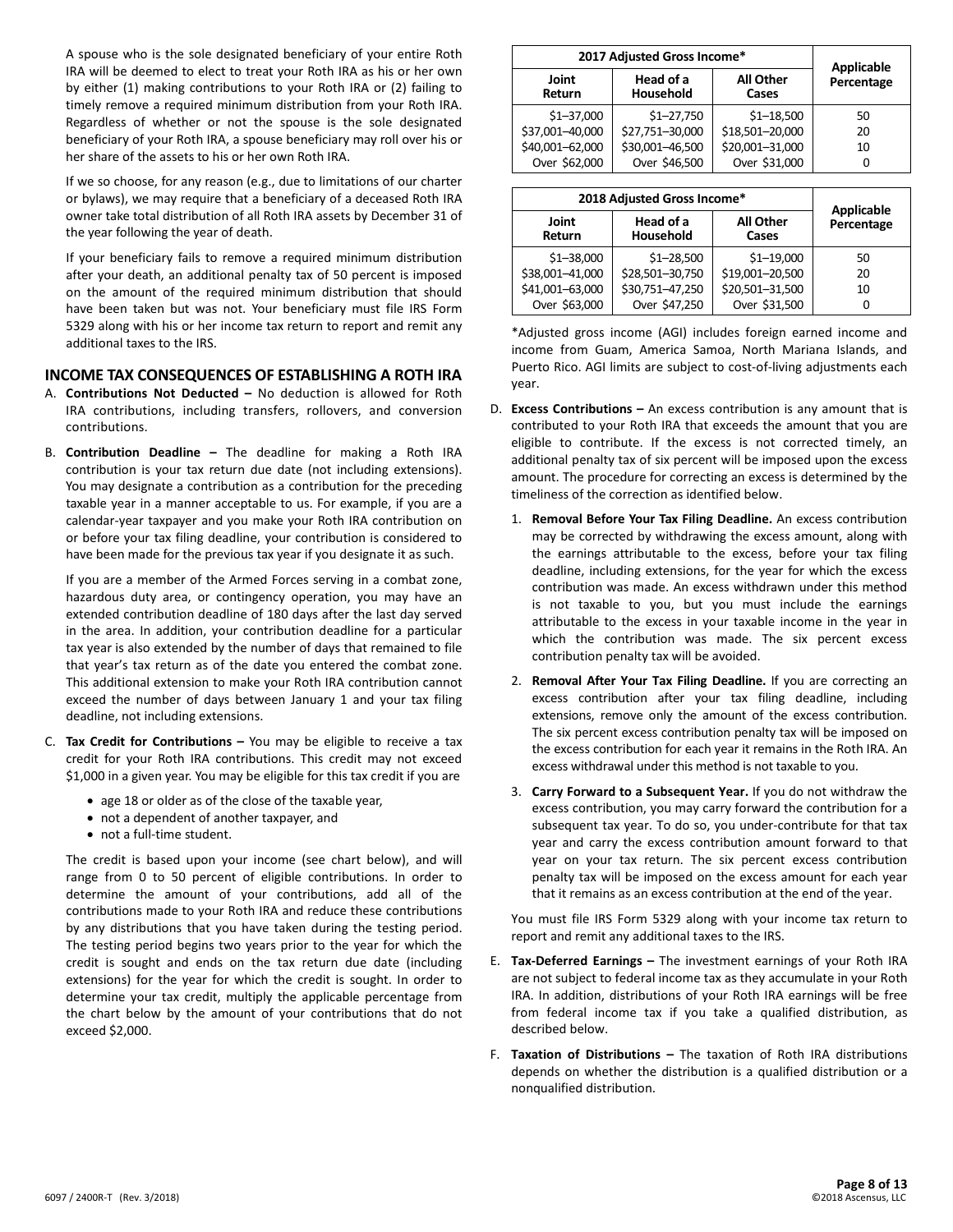- 1. **Qualified Distributions.** Qualified distributions from your Roth IRA (both the contributions and earnings) are not included in your income. A qualified distribution is a distribution that is made after the expiration of the five-year period beginning January 1 of the first year for which you made a contribution to any Roth IRA (including a conversion from a Traditional IRA), and is made on account of one of the following events.
	- Attainment of age 59½
	- Disability
	- First-time homebuyer purchase
	- Death

For example, if you made a contribution to your Roth IRA for 2007, the five-year period for determining whether a distribution is a qualified distribution is satisfied as of January 1, 2012.

- 2. **Nonqualified Distributions.** If you do not meet the requirements for a qualified distribution, any earnings you withdraw from your Roth IRA will be included in your gross income and, if you are under age 59½, may be subject to an early distribution penalty tax. However, when you take a distribution, the amounts you contributed annually to any Roth IRA and any military death gratuity or Servicemembers' Group Life Insurance (SGLI) payments that you rolled over to a Roth IRA, will be deemed to be removed first, followed by conversion and employersponsored retirement plan rollover contributions made to any Roth IRA on a first-in, first-out basis. Therefore, your nonqualified distributions will not be taxable to you until your withdrawals exceed the amount of your annual contributions, rollovers of your military death gratuity or SGLI payments, and your conversions and employer-sponsored retirement plan rollovers.
- G. **Income Tax Withholding –** Any nonqualified withdrawal of earnings from your Roth IRA may be subject to federal income tax withholding. You may, however, elect not to have withholding apply to your Roth IRA withdrawal. If withholding is applied to your withdrawal, not less than 10 percent of the amount withdrawn must be withheld.
- H. **Early Distribution Penalty Tax –** If you are under age 59½ and receive a nonqualified Roth IRA distribution, an additional early distribution penalty tax of 10 percent generally will apply to the amount includible in income in the year of the distribution. If you are under age 59½ and receive a distribution of conversion amounts or employer-sponsored retirement plan rollover amounts within the five-year period beginning with the year in which the conversion or employer-sponsored retirement plan rollover occurred, an additional early distribution penalty tax of 10 percent generally will apply to the amount of the distribution. The additional early distribution penalty tax of 10 percent generally will not apply if one of the following exceptions apply. **1) Death.** After your death, payments made to your beneficiary are not subject to the 10 percent early distribution penalty tax. **2) Disability.** If you are disabled at the time of distribution, you are not subject to the additional 10 percent early distribution penalty tax. In order to be disabled, a physician must determine that your impairment can be expected to result in death or to be of long, continued, and indefinite duration. **3) Substantially equal**  periodic payments. You are not subject to the additional 10 percent early distribution penalty tax if you are taking a series of substantially equal periodic payments (at least annual payments) over your life expectancy or the joint life expectancy of you and your beneficiary. You must continue these payments for the longer of five years or until you reach age 59½. **4) Unreimbursed medical expenses.** If you take payments to pay for unreimbursed medical expenses that exceed a specified percentage of your adjusted gross income, you will not be subject to the 10 percent early distribution penalty tax. For further detailed information and effective dates you may obtain IRS Publication 590-B, *Distributions from Individual Retirement Arrangements (IRAs),* from the IRS. The medical expenses may be for you, your spouse, or any dependent listed

on your tax return. **5) Health insurance premiums.** If you are unemployed and have received unemployment compensation for 12 consecutive weeks under a federal or state program, you may take payments from your Roth IRA to pay for health insurance premiums without incurring the 10 percent early distribution penalty tax. **6) Higher education expenses.** Payments taken for certain qualified higher education expenses for you, your spouse, or the children or grandchildren of you or your spouse, will not be subject to the 10 percent early distribution penalty tax. **7) First-time homebuyer.** You may take payments from your Roth IRA to use toward qualified acquisition costs of buying or building a principle residence. The amount you may take for this reason may not exceed a lifetime maximum of \$10,000. The payment must be used for qualified acquisition costs within 120 days of receiving the distribution. **8) IRS levy.** Payments from your Roth IRA made to the U.S. government in response to a federal tax levy are not subject to the 10 percent early distribution penalty tax. **9) Qualified reservist distributions.** If you are a qualified reservist member called to active duty for more than 179 days or an indefinite period, the payments you take from your Roth IRA during the active duty period are not subject to the 10 percent early distribution penalty tax.

You must file IRS Form 5329 along with your income tax return to the IRS to report and remit any additional taxes or to claim a penalty tax exception.

- I. **Required Minimum Distributions –** You are not required to take distributions from your Roth IRA at age 70½ (as required for Traditional and savings incentive match plan for employees of small employers (SIMPLE) IRAs). However, your beneficiaries generally are required to take distributions from your Roth IRA after your death. See the section titled *Beneficiary Payouts* in this disclosure statement regarding beneficiaries' required minimum distributions.
- J. **Rollovers and Conversions –** Your Roth IRA may be rolled over to another Roth IRA of yours, may receive rollover contributions, or may receive conversion contributions, provided that all of the applicable rollover or conversion rules are followed. Rollover is a term used to describe a movement of cash or other property to your Roth IRA from another Roth IRA, or from your employer's qualified retirement plan, 403(a) annuity, 403(b) tax-sheltered annuity, 457(b) eligible governmental deferred compensation plan, or federal Thrift Savings Plan. Conversion is a term used to describe the movement of Traditional IRA or SIMPLE IRA assets to a Roth IRA. A conversion generally is a taxable event. The general rollover and conversion rules are summarized below. These transactions are often complex. If you have any questions regarding a rollover or conversion, please see a competent tax advisor.
	- 1. **Roth IRA-to-Roth IRA Rollovers.** Assets distributed from your Roth IRA may be rolled over to the same Roth IRA or another Roth IRA of yours if the requirements of IRC Sec. 408(d)(3) are met. A proper Roth IRA-to-Roth IRA rollover is completed if all or part of the distribution is rolled over not later than 60 days after the distribution is received. In the case of a distribution for a first-time homebuyer where there was a delay or cancellation of the purchase, the 60-day rollover period may be extended to 120 days. Roth IRA assets may not be rolled over to other types of IRAs (e.g., Traditional IRA, SIMPLE IRA), or employersponsored retirement plans.

You are permitted to roll over only one distribution from an IRA (Traditional, Roth, or SIMPLE) in a 12-month period, regardless of the number of IRAs you own. A distribution may be rolled over to the same IRA or to another IRA that is eligible to receive the rollover. For more information on rollover limitations, you may wish to obtain IRS Publication 590-B, *Distributions from Individual Retirement Arrangements (IRAs)*, from the IRS or refer to the IRS website at www.irs.gov.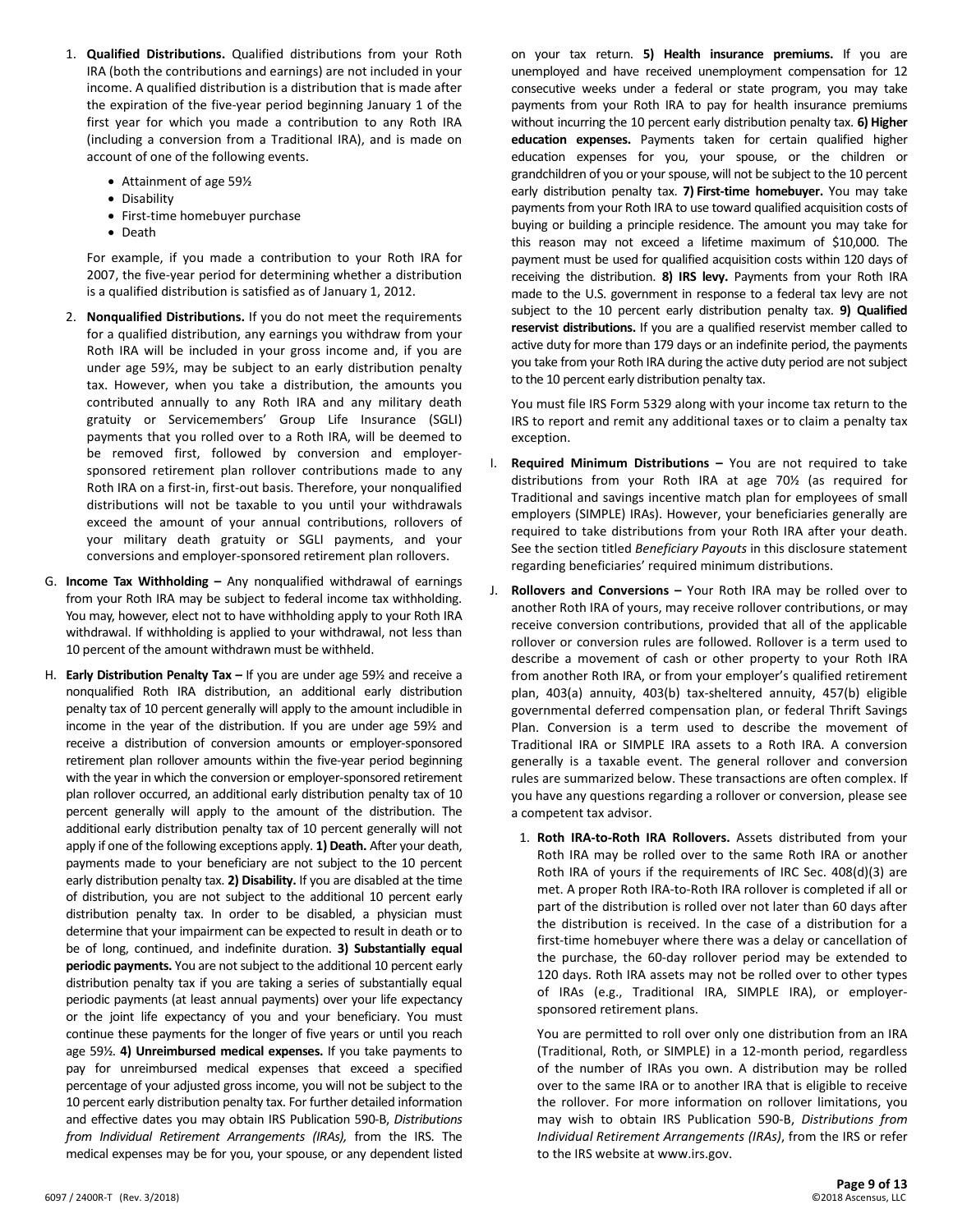- 2. **Traditional IRA-to-Roth IRA Conversions.** If you convert to a Roth IRA, the amount of the conversion from your Traditional IRA to your Roth IRA will be treated as a distribution for income tax purposes, and is includible in your gross income (except for any nondeductible contributions). Although the conversion amount generally is included in income, the 10 percent early distribution penalty tax will not apply to conversions from a Traditional IRA to a Roth IRA, regardless of whether you qualify for any exceptions to the 10 percent early distribution penalty tax. If you are age 70½ or older, you must remove your required minimum distribution before converting your Traditional IRA.
- 3. **SIMPLE IRA-to-Roth IRA Conversions.** You are eligible to convert all or any portion of your existing SIMPLE IRA into your Roth IRA, provided two years have passed since you first participated in a SIMPLE IRA plan sponsored by your employer. The amount of the conversion from your SIMPLE IRA to your Roth IRA will be treated as a distribution for income tax purposes and is includible in your gross income. Although the conversion amount generally is included in income, the 10 percent early distribution penalty tax will not apply to conversions from a SIMPLE IRA to a Roth IRA, regardless of whether you qualify for any exceptions to the 10 percent early distribution penalty tax. If you are age 70½ or older you must remove your required minimum distribution before converting your SIMPLE IRA.
- 4. **Rollovers of Roth Elective Deferrals.** Roth elective deferrals distributed from a 401(k) cash or deferred arrangement, 403(b) tax-sheltered annuity, 457(b) eligible governmental deferred compensation plan, or federal Thrift Savings Plan, may be rolled into your Roth IRA.
- 5. **Employer-Sponsored Retirement Plan-to-Roth IRA Rollovers.** You may roll over, directly or indirectly, any eligible rollover distribution from an eligible employer-sponsored retirement plan to your Roth IRA. An eligible rollover distribution is defined generally as any distribution from a qualified retirement plan, 403(a) annuity, 403(b) tax-sheltered annuity, 457(b) eligible governmental deferred compensation plan, or federal Thrift Savings Plan unless it is a required minimum distribution, hardship distribution, part of a certain series of substantially equal periodic payments, corrective distributions of excess contributions, excess deferrals, excess annual additions and any income allocable to the excess, deemed loan distribution, dividends on employer securities, or the cost of life insurance coverage. If you are a spouse, nonspouse, or qualified trust beneficiary who has inherited a qualified retirement plan, 403(a) annuity, 403(b) taxsheltered annuity, or 457(b) eligible governmental deferred compensation plan, you may be eligible to directly roll over the assets to an inherited Roth IRA. The inherited Roth IRA is subject to the beneficiary distribution requirements.

If you are conducting an indirect rollover, your eligible rollover distribution generally must be rolled over to your Roth IRA not later than 60 days after you receive the distribution. In the case of a plan loan offset due to plan termination or severance from employment, the deadline for completing the rollover is your tax return due date (including extensions) for the year in which the offset occurs.

Although the rollover amount generally is included in income, the 10 percent early distribution penalty tax will not apply to rollovers from eligible employer-sponsored retirement plans to a Roth IRA or inherited Roth IRA, regardless of whether you qualify for any exceptions to the 10 percent early distribution penalty tax.

6. **Beneficiary Rollovers From 401(k), 403(b), or 457(b) Eligible Governmental Plans Containing Roth Elective Deferrals.** If you are a spouse, nonspouse, or qualified trust beneficiary of a deceased 401(k), 403(b), or 457(b) eligible governmental deferred

compensation plan participant who had made Roth elective deferrals to the plan, you may directly roll over the Roth elective deferrals and their earnings to an inherited Roth IRA. The Roth IRA must be maintained as an inherited Roth IRA, subject to the beneficiary distribution requirements.

- 7. **Rollovers of Military Death Benefits.** If you receive or have received a military death gratuity or a payment from the SGLI program, you may be able to roll over the proceeds to your Roth IRA. The rollover contribution amount is limited to the sum of the death benefits or SGLI payment received, less any such amount that was rolled over to a Coverdell education savings account. Proceeds must be rolled over within one year of receipt of the gratuity or SGLI payment for deaths occurring on or after June 17, 2008. Any amount that is rolled over under this provision is considered nontaxable basis in your Roth IRA.
- 8. **Qualified HSA Funding Distribution.** If you are eligible to contribute to a health savings account (HSA), you may be eligible to take a one-time tax-free qualified HSA funding distribution from your Roth IRA and directly deposit it to your HSA. The amount of the qualified HSA funding distribution may not exceed the maximum HSA contribution limit in effect for the type of high deductible health plan coverage (i.e., single or family coverage) that you have at the time of the deposit, and counts toward your HSA contribution limit for that year. For further detailed information, you may wish to obtain IRS Publication 969, *Health Savings Accounts and Other Tax-Favored Health Plans*.
- 9. **Rollovers of Settlement Payments From Bankrupt Airlines.** If you are a qualified airline employee who has received a qualified airline settlement payment from a commercial airline carrier under the approval of an order of a federal bankruptcy court in a case filed after September 11, 2001, and before January 1, 2007, you are allowed to roll over any portion of the proceeds into your Roth IRA within 180 days after receipt of such amount, or by a later date if extended by federal law. For further detailed information and effective dates you may obtain IRS Publication 590-A, *Contributions to Individual Retirement Arrangements (IRAs)*, from the IRS or refer to the IRS website at www.irs.gov.
- 10. **Rollovers of Exxon Valdez Settlement Payments.** If you receive a qualified settlement payment from Exxon Valdez litigation, you may roll over the amount of the settlement, up to \$100,000, reduced by the amount of any qualified Exxon Valdez settlement income previously contributed to a Traditional or Roth IRA or eligible retirement plan in prior taxable years. You will have until your tax return due date (not including extensions) for the year in which the qualified settlement income is received to make the rollover contribution. To obtain more information on this type of rollover, you may wish to visit the IRS website at www.irs.gov.
- 11. **Rollover of IRS Levy.** If you receive a refund of eligible retirement plan assets that had been wrongfully levied, you may roll over the amount returned up until your tax return due date (not including extensions) for the year in which the money was returned.
- 12. **Written Election.** At the time you make a rollover or conversion to a Roth IRA, you must designate in writing to the trustee your election to treat that contribution as a rollover or conversion. Once made, the election is irrevocable.
- K. **Transfer Due to Divorce –** If all or any part of your Roth IRA is awarded to your spouse or former spouse in a divorce or legal separation proceeding, the amount so awarded will be treated as the spouse's Roth IRA (and may be transferred pursuant to a courtapproved divorce decree or written legal separation agreement to another Roth IRA of your spouse), and will not be considered a taxable distribution to you. A transfer is a tax-free direct movement of cash and/or property from one Roth IRA to another.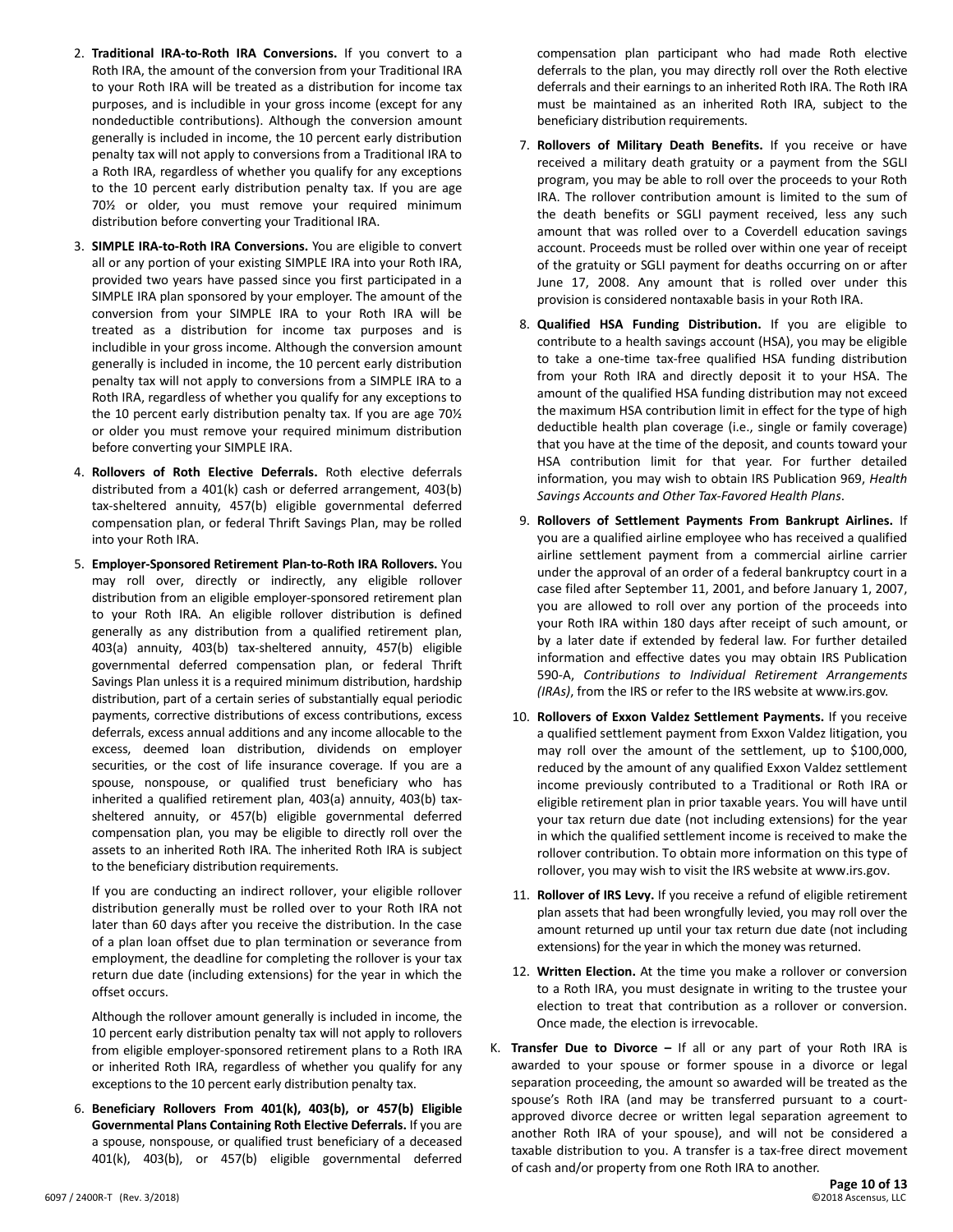L. **Recharacterizations –** If you make a contribution to a Traditional IRA and later recharacterize either all or a portion of the original contribution to a Roth IRA along with net income attributable, you may elect to treat the original contribution as having been made to the Roth IRA. The same methodology applies when recharacterizing a contribution from a Roth IRA to a Traditional IRA. For tax years beginning before January 1, 2018, if you have converted from a Traditional IRA to a Roth IRA, or rolled over an eligible employersponsored retirement plan to a Roth IRA, you may recharacterize the conversion or rollover along with the net income attributable to a Traditional IRA. The deadline for completing a recharacterization is your tax filing deadline (including any extensions) for the year for which the original contribution was made or conversion or rollover completed. However, effective for tax years beginning after December 31, 2017, you may not recharacterize a Roth IRA conversion or an employer-sponsored retirement plan rollover.

#### **LIMITATIONS AND RESTRICTIONS**

A. **Spousal Roth IRA –** If you are married and have compensation, you may contribute to a Roth IRA established for the benefit of your spouse, regardless of whether or not your spouse has compensation. You must file a joint income tax return for the year for which the contribution is made.

The amount you may contribute to your Roth IRA and your spouse's Roth IRA is the lesser of 100 percent of your combined eligible compensation or \$11,000 for 2017 and 2018. This amount may be increased with cost-of-living adjustments each year. However, you may not contribute more than the individual contribution limit to each Roth IRA. Your contribution may be further limited if your MAGI falls within the minimum and maximum thresholds.

If your spouse is age 50 or older by the close of the taxable year, and is otherwise eligible, you may make an additional contribution to your spouse's Roth IRA. The maximum additional contribution is \$1,000 per year.

- B. **Gift Tax –** Transfers of your Roth IRA assets to a beneficiary made during your life and at your request may be subject to federal gift tax under IRC Sec. 2501.
- C. **Special Tax Treatment –** Capital gains treatment and 10-year income averaging authorized by IRC Sec. 402 do not apply to Roth IRA distributions.
- D. **Prohibited Transactions –** If you or your beneficiary engage in a prohibited transaction with your Roth IRA, as described in IRC Sec. 4975, your Roth IRA will lose its tax-deferred or tax-exempt status, and you generally must include the value of the earnings in your account in your gross income for that taxable year. The following transactions are examples of prohibited transactions with your Roth IRA. (1) Taking a loan from your Roth IRA (2) Buying property for personal use (present or future) with Roth IRA assets (3) Receiving certain bonuses or premiums because of your Roth IRA.
- E. **Pledging –** If you pledge any portion of your Roth IRA as collateral for a loan, the amount so pledged will be treated as a distribution and may be included in your gross income for that year.

#### **OTHER**

- A. **IRS Plan Approval –** Articles I through VIII of the agreement used to establish this Roth IRA have been approved by the IRS. The IRS approval is a determination only as to form. It is not an endorsement of the plan in operation or of the investments offered.
- B. **Additional Information –** For further information on Roth IRAs, you may wish to obtain IRS Publication 590-A, *Contributions to Individual Retirement Arrangements (IRAs)*, or Publication 590-B, *Distributions from Individual Retirement Arrangements (IRAs)*, by calling 800-TAX-FORM, or by visiting www.irs.gov on the Internet.
- C. **Important Information About Procedures for Opening a New Account –** To help the government fight the funding of terrorism and money laundering activities, federal law requires all financial organizations to obtain, verify, and record information that identifies each person who opens an account. Therefore, when you open a Roth IRA, you are required to provide your name, residential address, date of birth, and identification number. We may require other information that will allow us to identify you.
- D. **Qualified Reservist Distributions –** If you are an eligible qualified reservist who has taken penalty-free qualified reservist distributions from your Roth IRA or retirement plan, you may recontribute those amounts to a Roth IRA generally within a two-year period from your date of return.
- E. **Qualified Charitable Distributions –** If you are age 70½ or older, you may take tax-free Roth IRA distributions of up to \$100,000 per year and have these distributions paid directly to certain charitable organizations. Special tax rules may apply. For further detailed information and effective dates you may obtain IRS Publication 590-B, *Distributions from Individual Retirement Arrangements (IRAs)*, from the IRS or refer to the IRS website at www.irs.gov.
- F. **Disaster Related Relief –** If you qualify (for example, you sustained an economic loss due to, or are otherwise considered affected by, certain IRS designated disasters), you may be eligible for favorable tax treatment on distributions, rollovers, and other transactions involving your Roth IRA. Qualified disaster relief may include penaltytax free early distributions made during specified timeframes for each disaster, the ability to include distributions in your gross income ratably over multiple years, the ability to roll over distributions to an eligible retirement plan without regard to the 60-day rollover rule, and more. For additional information on specific disasters, including a complete listing of disaster areas, qualification requirements for relief, and allowable disaster-related Roth IRA transactions, you may wish to obtain IRS Publication 590-B, *Distributions from Individual Retirement Arrangements (IRAs)*, from the IRS or refer to the IRS website at www.irs.gov.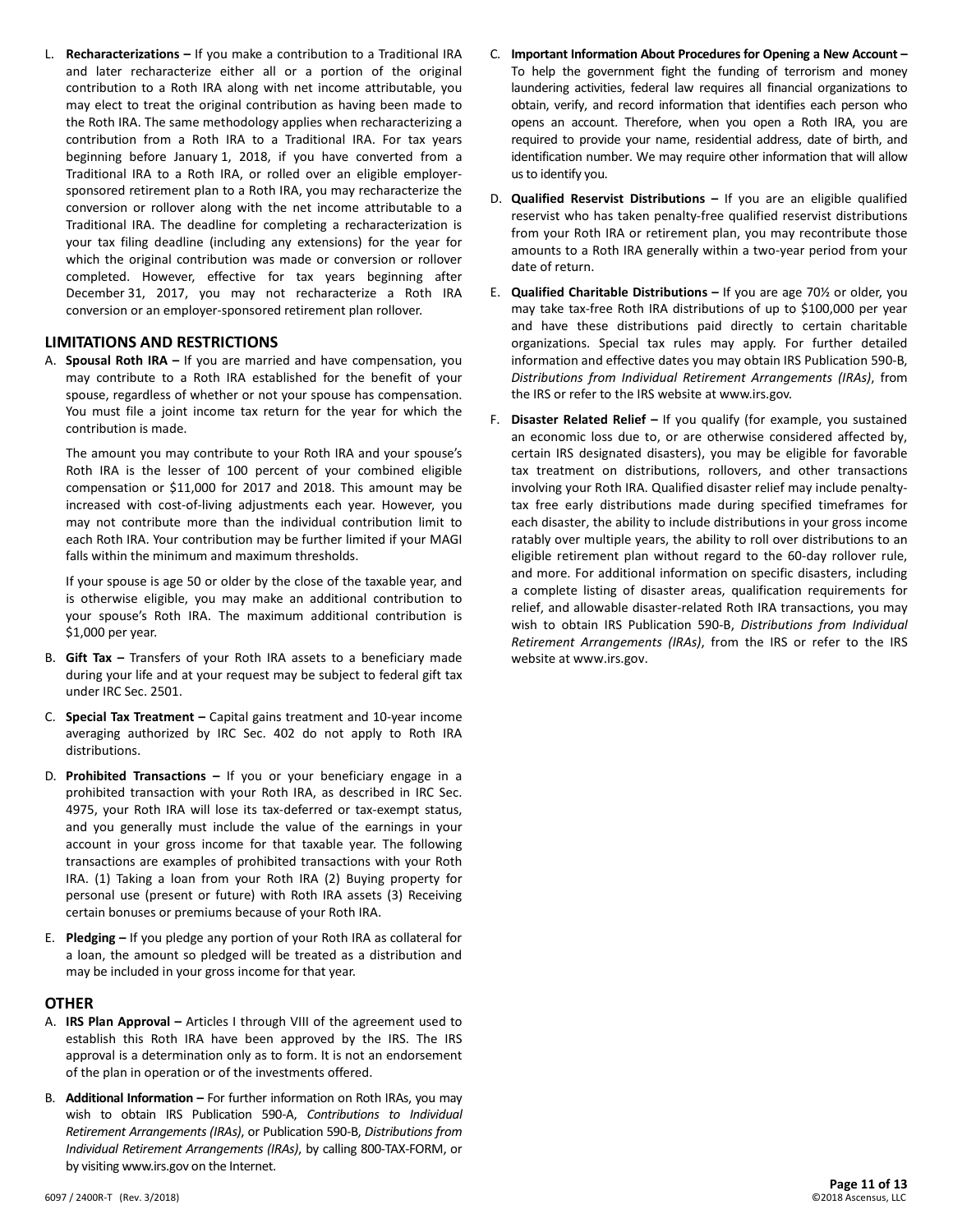# **FINANCIAL DISCLOSURE**

*The term* IRA *will be used below to mean Traditional IRA, Roth IRA, and SIMPLE IRA, unless otherwise specified.*

**The financial organization should complete the financial disclosure using Method I, Method II, or Method III.** *If the growth of the IRA can reasonably be projected, use either Method I or Method II. The account values projected using Method I or Method II must be reduced by all applicable fees and penalties. If annual fees are assessed, such as an annual service fee, use Method II. If no projection of growth of the IRA can reasonably be shown, use Method III.*

#### **METHOD I Growth can be projected** *(Do not use Method I if an annual fee is charged. Instead, use Method II for financial projections.)*

Your Age on Your Birth Date This Year **Length of Time Deposit (If applicable)** 

The charts below give projections of the value of your IRA by showing the amount available at the end of each year. These projections assume an interest rate of .25%, compounded annually. If you have invested your IRA in a time deposit, a loss-of-earnings penalty may be charged against a withdrawal before maturity. A transaction fee may also apply to your IRA.

The Regular Contribution chart assumes that an annual contribution of \$1,000 is made on the first day of each year. The Rollover, Transfer, or Conversion\* chart assumes that a one-time deposit of \$1,000 is made on the first day of the first year.

*Indicate the projected account value for each of the years, taking into consideration any applicable loss of earnings penalty or other fees assessed if the IRA owner received a distribution at the end of the year for which the projection is being made. First, circle the year-end projected IRA value that is applicable for each of the first five years. Next, circle the applicable IRA value for the years in which the IRA owner will attain ages 60, 65, and 70.* 

| <b>REGULAR CONTRIBUTION</b>                                                                                      | ROLLOVER, TRANSFER, OR CONVERSION*                                                           |
|------------------------------------------------------------------------------------------------------------------|----------------------------------------------------------------------------------------------|
| FINANCIAL PROJECTIONS WITH .25% RATE OF INTEREST                                                                 | FINANCIAL PROJECTIONS WITH .25% RATE OF INTEREST                                             |
| AMT. AFTER                                                                                                       | AMT. AFTER                                                                                   |
| NO.                                                                                                              | NO.                                                                                          |
| <b>ACCOUNT</b>                                                                                                   | <b>ACCOUNT</b>                                                                               |
| 1 MO.                                                                                                            | 1 MO.                                                                                        |
| 3 MO.                                                                                                            | 3 MO.                                                                                        |
| 6 MO.                                                                                                            | 6 MO.                                                                                        |
| <b>FEES AND</b>                                                                                                  | <b>FEES AND</b>                                                                              |
| VALUE                                                                                                            | <b>YRS</b>                                                                                   |
| PENALTY                                                                                                          | VALUE                                                                                        |
| PENALTY                                                                                                          | PENALTY                                                                                      |
| PENALTY                                                                                                          | PENALTY                                                                                      |
| W                                                                                                                | PENALTY                                                                                      |
| PENALTIES                                                                                                        | PENALTIES                                                                                    |
| \$1,002.29                                                                                                       | $\overline{51,002.50}$                                                                       |
| \$1.001.25                                                                                                       | \$1,002.29                                                                                   |
| \$1.002.50                                                                                                       | \$1,001.87                                                                                   |
| \$1,001.87                                                                                                       | \$1.001.25                                                                                   |
| 1                                                                                                                | 1                                                                                            |
| 2,007.09                                                                                                         | 2                                                                                            |
| 2,006.25                                                                                                         | 1,005.01                                                                                     |
| 2,005.00                                                                                                         | 1,004.80                                                                                     |
| 2                                                                                                                | 1,004.38                                                                                     |
| 2,007.51                                                                                                         | 1,003.75                                                                                     |
| 3                                                                                                                | 3                                                                                            |
| 3,015.03                                                                                                         | 1,007.52                                                                                     |
| 3,014.40                                                                                                         | 1,007.31                                                                                     |
| 3,013.14                                                                                                         | 1,006.89                                                                                     |
| 3,011.26                                                                                                         | 1,006.26                                                                                     |
| 4                                                                                                                | 4                                                                                            |
| 4,025.06                                                                                                         | 1,010.04                                                                                     |
| 4,024.22                                                                                                         | 1,009.83                                                                                     |
| 4,022.55                                                                                                         | 1,009.41                                                                                     |
| 4,020.03                                                                                                         | 1,008.78                                                                                     |
| 5                                                                                                                | 5                                                                                            |
| 5,037.63                                                                                                         | 1,012.56                                                                                     |
| 5,034.48                                                                                                         | 1,011.93                                                                                     |
| 5,036.58                                                                                                         | 1,012.35                                                                                     |
| 5,031.33                                                                                                         | 1,011.30                                                                                     |
| 6                                                                                                                | 6                                                                                            |
| 6,052.72                                                                                                         | 1,015.09                                                                                     |
| 6,051.46                                                                                                         | 1,014.88                                                                                     |
| 6,048.94                                                                                                         | 1,014.46                                                                                     |
| 6,045.15                                                                                                         | 1,013.83                                                                                     |
| 7                                                                                                                | 7                                                                                            |
| 7,070.35                                                                                                         | 1,017.63                                                                                     |
| 7,068.88                                                                                                         | 1,017.42                                                                                     |
| 7,065.93                                                                                                         | 1,017.00                                                                                     |
| 7,061.51                                                                                                         | 1,016.36                                                                                     |
| 8                                                                                                                | 8                                                                                            |
| 8,090.53                                                                                                         | 1,020.18                                                                                     |
| 8,088.84                                                                                                         | 1,019.54                                                                                     |
| 8,085.47                                                                                                         | 1,018.90                                                                                     |
| 8,080.41                                                                                                         | 1,019.96                                                                                     |
| 9                                                                                                                | 9                                                                                            |
| 9,107.56                                                                                                         | 1,022.73                                                                                     |
| 9,113.25                                                                                                         | 1,022.09                                                                                     |
| 9,111.35                                                                                                         | 1,022.51                                                                                     |
| 9,101.86                                                                                                         | 1,021.45                                                                                     |
| 10                                                                                                               | 10                                                                                           |
| 10,138.54                                                                                                        | 1,025.28                                                                                     |
| 10,136.42                                                                                                        | 1,025.07                                                                                     |
| 10,132.20                                                                                                        | 1,024.64                                                                                     |
| 10,125.86                                                                                                        | 1,024.00                                                                                     |
| 11                                                                                                               | 11                                                                                           |
| 11,166.38                                                                                                        | 1,027.85                                                                                     |
| 11,164.06                                                                                                        | 1,027.63                                                                                     |
| 11,159.40                                                                                                        | 1,027.20                                                                                     |
| 11,152.42                                                                                                        | 1,026.56                                                                                     |
| 12                                                                                                               | 12                                                                                           |
| 12,196.80                                                                                                        | 1,030.42                                                                                     |
| 12,194.26                                                                                                        | 1,030.20                                                                                     |
| 12,189.18                                                                                                        | 1,029.77                                                                                     |
| 12,181.55                                                                                                        | 1,029.13                                                                                     |
| 13,227.03                                                                                                        | 13                                                                                           |
| 13                                                                                                               | 1,032.99                                                                                     |
| 13,221.52                                                                                                        | 1,032.35                                                                                     |
| 13,229.79                                                                                                        | 1,032.78                                                                                     |
| 13,213.25                                                                                                        | 1,031.70                                                                                     |
| 14                                                                                                               | 14                                                                                           |
| 14,265.37                                                                                                        | 1,035.57                                                                                     |
| 14,262.39                                                                                                        | 1,035.36                                                                                     |
| 14,256.45                                                                                                        | 1,034.93                                                                                     |
| 14,247.53                                                                                                        | 1,034.28                                                                                     |
| 15                                                                                                               | 15                                                                                           |
| 15,293.96                                                                                                        | 1,037.51                                                                                     |
| 15,303.53                                                                                                        | 1,038.16                                                                                     |
| 15,300.34                                                                                                        | 1,037.95                                                                                     |
| 15,284.40                                                                                                        | 1,036.87                                                                                     |
| 16,344.29                                                                                                        | 16                                                                                           |
| 16,340.88                                                                                                        | 1,040.76                                                                                     |
| 16,334.07                                                                                                        | 1,040.54                                                                                     |
| 16                                                                                                               | 1,040.11                                                                                     |
| 16,323.86                                                                                                        | 1,039.46                                                                                     |
| 17                                                                                                               | 17                                                                                           |
| 17,384.03                                                                                                        | 1,042.71                                                                                     |
| 17,376.78                                                                                                        | 1,043.36                                                                                     |
| 17,387.65                                                                                                        | 1,043.14                                                                                     |
| 17,365.91                                                                                                        | 1,042.06                                                                                     |
| 18                                                                                                               | 18                                                                                           |
| 18,433.62                                                                                                        | 1,045.97                                                                                     |
| 18.429.78                                                                                                        | 1.045.75                                                                                     |
| 18.422.10                                                                                                        | 1,045.32                                                                                     |
| 18.410.58                                                                                                        | 1,044.66                                                                                     |
| 19                                                                                                               | 19                                                                                           |
| 19,482.20                                                                                                        | 1,048.58                                                                                     |
| 19,478.14                                                                                                        | 1,048.37                                                                                     |
| 19,470.02                                                                                                        | 1,047.93                                                                                     |
| 19,457.85                                                                                                        | 1,047.27                                                                                     |
| 20                                                                                                               | 20                                                                                           |
| 20,533.41                                                                                                        | 1,051.21                                                                                     |
| 20,529.13                                                                                                        | 1,050.99                                                                                     |
| 20,520.57                                                                                                        | 1,050.55                                                                                     |
| 20,507.74                                                                                                        | 1,049.89                                                                                     |
| 21                                                                                                               | 21                                                                                           |
| 21,587.24                                                                                                        | 1,053.83                                                                                     |
| 21,582.74                                                                                                        | 1,053.61                                                                                     |
| 21,573.75                                                                                                        | 1,053.17                                                                                     |
| 21,560.26                                                                                                        | 1,052.52                                                                                     |
| 22                                                                                                               | 22                                                                                           |
| 22,643.71                                                                                                        | 1,056.47                                                                                     |
| 22,638.99                                                                                                        | 1,055.81                                                                                     |
| 22,629.56                                                                                                        | 1,055.15                                                                                     |
| 22,615.40                                                                                                        | 1,056.25                                                                                     |
| 23                                                                                                               | 23                                                                                           |
| 23,702.82                                                                                                        | 1,059.11                                                                                     |
| 23,697.88                                                                                                        | 1,058.45                                                                                     |
| 23,688.00                                                                                                        | 1,057.79                                                                                     |
| 23,673.19                                                                                                        | 1,058.89                                                                                     |
| 24                                                                                                               | 24                                                                                           |
| 24,764.57                                                                                                        | 1,061.09                                                                                     |
| 24,759.42                                                                                                        | 1,061.76                                                                                     |
| 24,749.10                                                                                                        | 1,061.54                                                                                     |
| 24,733.62                                                                                                        | 1,060.43                                                                                     |
| 25                                                                                                               | 25                                                                                           |
| 25,828.99                                                                                                        | 1,064.41                                                                                     |
| 25,823.61                                                                                                        | 1,064.19                                                                                     |
| 25,812.84                                                                                                        | 1,063.75                                                                                     |
| 25,796.70                                                                                                        | 1,063.08                                                                                     |
| 26                                                                                                               | 26                                                                                           |
| 26,896.06                                                                                                        | 1,067.07                                                                                     |
| 26,890.46                                                                                                        | 1,066.85                                                                                     |
| 26,879.25                                                                                                        | 1,066.41                                                                                     |
| 26,862.44                                                                                                        | 1,065.74                                                                                     |
| 27                                                                                                               | 27                                                                                           |
| 27,965.80                                                                                                        | 1,069.07                                                                                     |
| 27,959.97                                                                                                        | 1,069.74                                                                                     |
| 27,948.32                                                                                                        | 1,069.52                                                                                     |
| 27,930.84                                                                                                        | 1,068.40                                                                                     |
| 29,032.16                                                                                                        | 28                                                                                           |
| 29,020.06                                                                                                        | 1,072.41                                                                                     |
| 28                                                                                                               | 1,071.74                                                                                     |
| 29,038.21                                                                                                        | 1,071.07                                                                                     |
| 29,001.92                                                                                                        | 1,072.19                                                                                     |
| 29                                                                                                               | 29                                                                                           |
| 30,107.04                                                                                                        | 1,074.42                                                                                     |
| 30,113.31                                                                                                        | 1,075.10                                                                                     |
| 30,094.49                                                                                                        | 1,074.87                                                                                     |
| 30,075.67                                                                                                        | 1,073.75                                                                                     |
| 30                                                                                                               | 1,077.78                                                                                     |
| 31,191.09                                                                                                        | 1,077.56                                                                                     |
| 31,184.59                                                                                                        | 1,077.11                                                                                     |
| 31,171.60                                                                                                        | 30                                                                                           |
| 31,152.10                                                                                                        | 1,076.44                                                                                     |
| 32,251.40                                                                                                        | 31                                                                                           |
| 31                                                                                                               | 1,080.48                                                                                     |
| 32,271.57                                                                                                        | 1,080.25                                                                                     |
| 32,264.85                                                                                                        | 1,079.80                                                                                     |
| 32,231.23                                                                                                        | 1,079.13                                                                                     |
| 32                                                                                                               | 32                                                                                           |
| 33,354.75                                                                                                        | 1,082.50                                                                                     |
| 33,347.80                                                                                                        | 1,083.18                                                                                     |
| 33,333.90                                                                                                        | 1,082.95                                                                                     |
| 33,313.06                                                                                                        | 1,081.82                                                                                     |
| 33                                                                                                               | 33                                                                                           |
| 34,440.64                                                                                                        | 1,085.89                                                                                     |
| 34,433.46                                                                                                        | 1,085.21                                                                                     |
| 34,419.11                                                                                                        | 1,085.66                                                                                     |
| 34,397.58                                                                                                        | 1,084.53                                                                                     |
| 35,529.24                                                                                                        | 34                                                                                           |
| 35,521.84                                                                                                        | 1,088.60                                                                                     |
| 34                                                                                                               | 1,088.37                                                                                     |
| 35,507.03                                                                                                        | 1,087.92                                                                                     |
| 35,484.83                                                                                                        | 1,087.24                                                                                     |
| 35                                                                                                               | 35                                                                                           |
| 36,620.56                                                                                                        | 1,091.32                                                                                     |
| 36,612.93                                                                                                        | 1,091.10                                                                                     |
| 36,597.67                                                                                                        | 1,090.64                                                                                     |
| 36,574.78                                                                                                        | 1,089.96                                                                                     |
| 37,691.04                                                                                                        | 36                                                                                           |
| 37,667.47                                                                                                        | 1,094.05                                                                                     |
| 36                                                                                                               | 1,093.82                                                                                     |
| 37,714.61                                                                                                        | 1,093.37                                                                                     |
| 37,706.75                                                                                                        | 1,092.68                                                                                     |
| 37                                                                                                               | 1,096.79                                                                                     |
| 38,787.14                                                                                                        | 1,096.10                                                                                     |
| 38,811.40                                                                                                        | 37                                                                                           |
| 38,803.31                                                                                                        | 1,096.56                                                                                     |
| 38,762.88                                                                                                        | 1,095.42                                                                                     |
| 38                                                                                                               | 38                                                                                           |
| 39,910.93                                                                                                        | 1,099.53                                                                                     |
| 39,902.61                                                                                                        | 1,099.30                                                                                     |
| 39,885.98                                                                                                        | 1,098.84                                                                                     |
| 39,861.04                                                                                                        | 1,098.15                                                                                     |
| 39                                                                                                               | 39                                                                                           |
| 41.013.20                                                                                                        | 1,102.28                                                                                     |
| 41.004.66                                                                                                        | 1,102.05                                                                                     |
| 40,987.57                                                                                                        | 1.101.59                                                                                     |
| 40.961.94                                                                                                        | 1.100.90                                                                                     |
| 40                                                                                                               | 40                                                                                           |
| 42,118.24                                                                                                        | 1,105.03                                                                                     |
| 42,109.46                                                                                                        | 1,104.80                                                                                     |
| 42,091.91                                                                                                        | 1,104.34                                                                                     |
| 42,065.59                                                                                                        | 1,103.65                                                                                     |
| 43,226.03                                                                                                        | 41                                                                                           |
| 43,199.02                                                                                                        | 1,107.80                                                                                     |
| 41                                                                                                               | 1,107.56                                                                                     |
| 43,217.03                                                                                                        | 1,107.10                                                                                     |
| 43,172.00                                                                                                        | 1,106.41                                                                                     |
| 42                                                                                                               | 42                                                                                           |
| 44,336.60                                                                                                        | 1,110.57                                                                                     |
| 44,327.36                                                                                                        | 1,110.33                                                                                     |
| 44,308.89                                                                                                        | 1,109.87                                                                                     |
| 44,281.18                                                                                                        | 1,109.18                                                                                     |
| 43<br>45,449.94<br>45,440.47<br>45,421.53<br>45,393.13<br>44<br>46,566.06<br>46,556.36<br>46,536.96<br>46,507.86 | 43<br>1,112.65<br>1,113.34<br>1,113.11<br>1,111.95<br>44<br>1,116.12<br>1,115.89<br>1,115.43 |
| 45<br>47,684.98<br>47,675.04<br>47,655.18<br>47,625.37                                                           | 1,114.73<br>45<br>1,118.92<br>1,118.22<br>1,117.52<br>1,118.68                               |
| 46                                                                                                               | 46                                                                                           |
| 48,806.69                                                                                                        | 1,121.71                                                                                     |
| 48,796.52                                                                                                        | 1,121.48                                                                                     |
| 48,776.19                                                                                                        | 1,121.01                                                                                     |
| 48,745.68                                                                                                        | 1,120.31                                                                                     |
| 47                                                                                                               | 47                                                                                           |
| 49,931.21                                                                                                        | 1,124.52                                                                                     |
| 49,920.81                                                                                                        | 1,124.28                                                                                     |
| 49,900.00                                                                                                        | 1,123.81                                                                                     |
| 49,868.79                                                                                                        | $1,123.\overline{11}$                                                                        |
| 48                                                                                                               | 48                                                                                           |
| 51,058.54                                                                                                        | 1,127.33                                                                                     |
| 51,047.90                                                                                                        | 1,127.09                                                                                     |
| 51,026.62                                                                                                        | 1,126.62                                                                                     |
| 50,994.71                                                                                                        | 1,125.92                                                                                     |
| 49                                                                                                               | 49                                                                                           |
| 52,156.06                                                                                                        | 1,129.91                                                                                     |
| 52,188.68                                                                                                        | 1,129.44                                                                                     |
| 52,177.81                                                                                                        | 1,130.15                                                                                     |
| 52,123.45                                                                                                        | 1,128.73                                                                                     |
| 50                                                                                                               | 50                                                                                           |
| 53,310.55                                                                                                        | 1,132.97                                                                                     |
| 53,288.33                                                                                                        | 1,132.74                                                                                     |
| 53,255.00                                                                                                        | 1,132.26                                                                                     |
| 53,321.65                                                                                                        | 1,131.56                                                                                     |
| 51                                                                                                               | 51                                                                                           |
| 54,457.46                                                                                                        | 1,135.80                                                                                     |
| 54.446.11                                                                                                        | 1,135.57                                                                                     |
| 54,423.42                                                                                                        | 1,135.09                                                                                     |
| 54,389.39                                                                                                        | 1,134.38                                                                                     |
| 52                                                                                                               | 52                                                                                           |
| 55,596.10                                                                                                        | 1,138.64                                                                                     |
| 55,584.52                                                                                                        | 1,138.41                                                                                     |
| 55,561.35                                                                                                        | 1,137.93                                                                                     |
| 55,526.61                                                                                                        | 1,137.22                                                                                     |
| 53                                                                                                               | 53                                                                                           |
| 56,737.59                                                                                                        | 1,141.49                                                                                     |
| 56,725.77                                                                                                        | 1,141.25                                                                                     |
| 56,702.13                                                                                                        | 1,140.78                                                                                     |
| 56,666.67                                                                                                        | 1,140.06                                                                                     |
| 54                                                                                                               | 54                                                                                           |
| 57,881.94                                                                                                        | 1,144.34                                                                                     |
| 57,869.88                                                                                                        | 1,144.11                                                                                     |
| 57,845.76                                                                                                        | 1,143.63                                                                                     |
| 57,809.58                                                                                                        | 1,142.91                                                                                     |
| 55                                                                                                               | 55                                                                                           |
| 59,029.14                                                                                                        | 1,147.20                                                                                     |
| 59,016.84                                                                                                        | 1,146.49                                                                                     |
| 58,992.25                                                                                                        | 1,146.97                                                                                     |
| 58,955.35                                                                                                        | 1,145.77                                                                                     |
| 56                                                                                                               | 56                                                                                           |
| 60,179.21                                                                                                        | 1,150.07                                                                                     |
| 60,166.68                                                                                                        | 1,149.83                                                                                     |
| 60,141.60                                                                                                        | 1,149.35                                                                                     |
| 60,103.99                                                                                                        | 1,148.64                                                                                     |
| 61,293.83                                                                                                        | 57                                                                                           |
| 57                                                                                                               | 1,152.95                                                                                     |
| 61,332.16                                                                                                        | 1,152.71                                                                                     |
| 61,319.38                                                                                                        | 1,152.23                                                                                     |
| 61,255.50                                                                                                        | 1,151.51                                                                                     |
| 58                                                                                                               | 58                                                                                           |
| 62,487.99                                                                                                        | 1,155.83                                                                                     |
| 62,474.97                                                                                                        | 1,155.59                                                                                     |
| 62,448.94                                                                                                        | 1,155.11                                                                                     |
| 62,409.88                                                                                                        | 1,154.39                                                                                     |
| 59                                                                                                               | 59                                                                                           |
| 63,633.45                                                                                                        | 1,158.72                                                                                     |
| 63,606.93                                                                                                        | 1,158.48                                                                                     |
| 63,567.15                                                                                                        | 1,158.00                                                                                     |
| 63,646.71                                                                                                        | 1,157.27                                                                                     |
| 60                                                                                                               | 60                                                                                           |
| 64,808.33                                                                                                        | 1,161.62                                                                                     |
| 64,794.83                                                                                                        | 1,161.37                                                                                     |
| 64,767.82                                                                                                        | 1,160.89                                                                                     |
| 64,727.32                                                                                                        | 1,160.16                                                                                     |
| 65,972.85 65,959.11<br>65,931.62<br>61<br>65,890.38                                                              | 61<br>1,164.28<br>1,163.79<br>1,164.52<br>1,163.07                                           |
| 67 140 28 67 126 29 67 098 32<br>62<br>67 056 36                                                                 | 1 166 70<br>62<br>1 167 43<br>1 167 19<br>1 165 97                                           |

#### **REGULAR CONTRIBUTION ROLLOVER, TRANSFER, OR CONVERSION\* ADDITIONAL FINANCIAL DISCLOSURE INFORMATION**

The account values shown are projections based on many assumptions. They are not guaranteed, but depend upon many factors, including the interest rates and terms of future funding instruments.

We may charge you fees in connection with your IRA. If we do not charge these fees now, we may do so in the future after giving you notice. If you do not pay these fees separately, they may be paid from the assets of your IRA.

#### **CURRENT FEES**